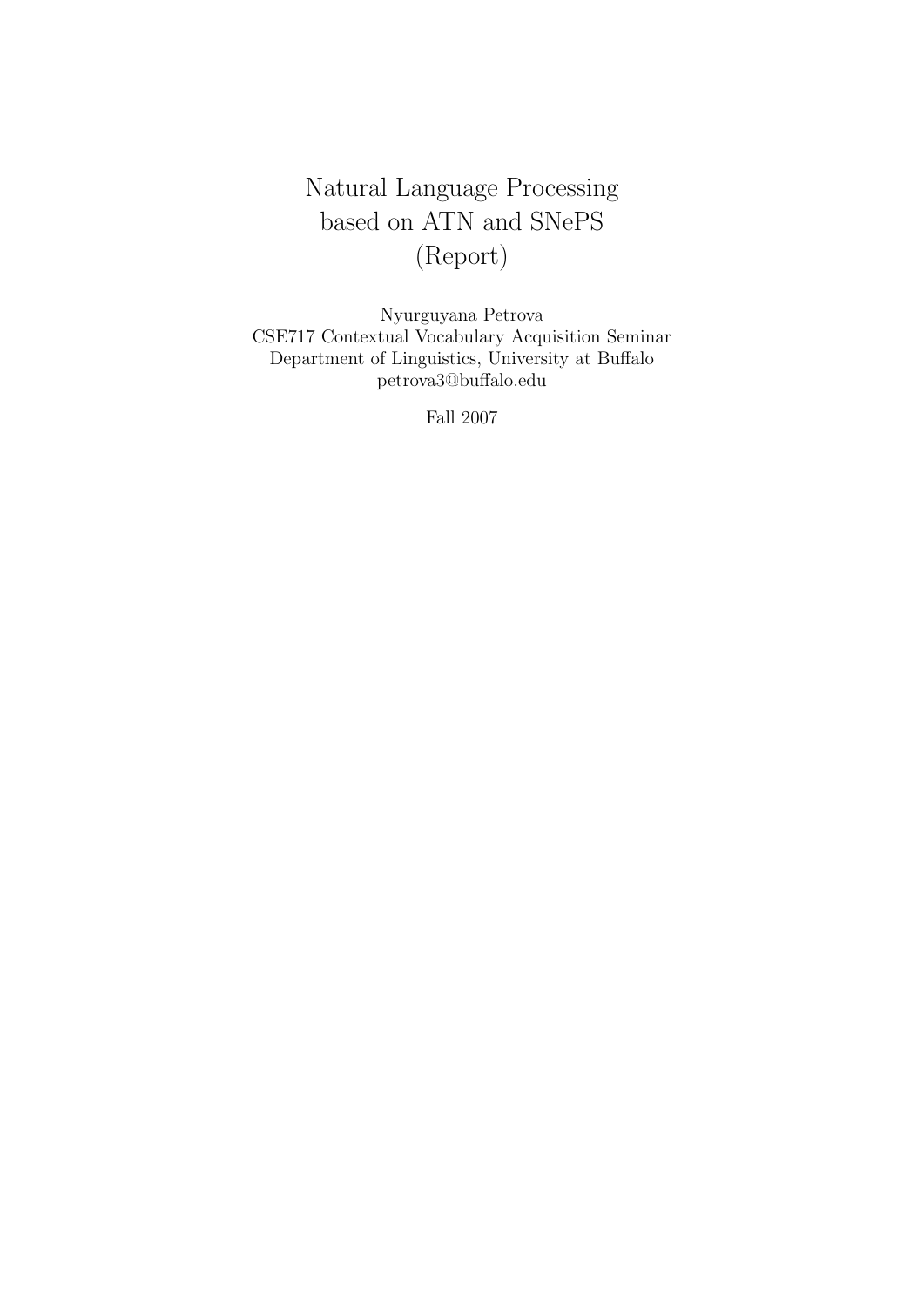## Contents

|  | 1 Debugging brachet.demo<br>$\mathcal{D}$ |  |
|--|-------------------------------------------|--|
|  |                                           |  |
|  |                                           |  |
|  |                                           |  |
|  |                                           |  |
|  | 2 Future Study<br>13                      |  |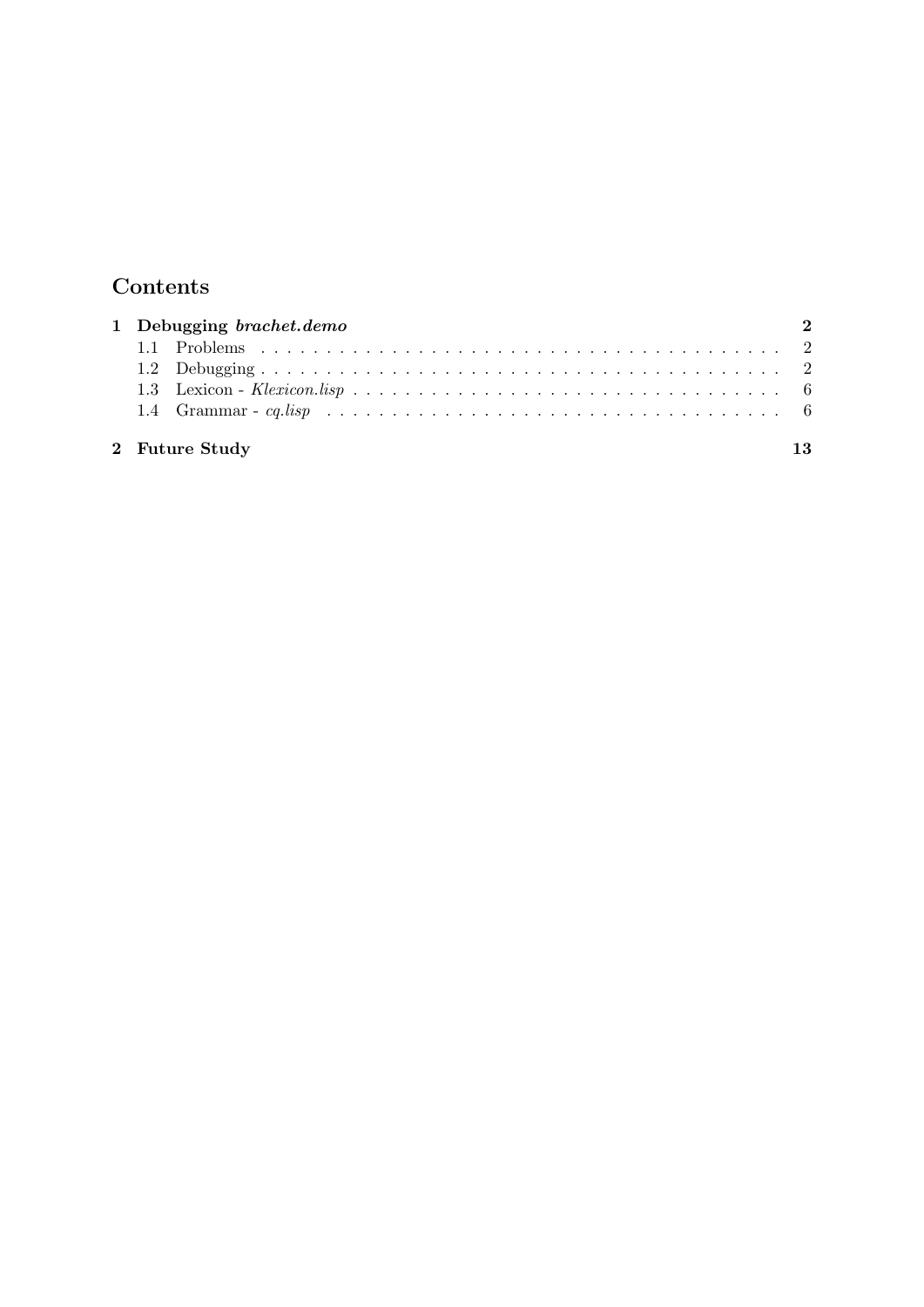#### 1 Debugging brachet.demo

#### 1.1 Problems

At a closer inspection of Vikranth Rao's files, specifically *Falltempgram.lisp* - a grammar based on the ATN approach, we noticed a fundamental problem in the grammar. Although the grammar successfully parses the given input from *nlpdemo.demo*, at the end it fails to define a word 'brachet'. See the output below.

: define brachet. Definition of (brachet): Possible Actions: bay, bite buttock, belong, Possible Properties: white, Time (sec.): 0.13

As the output shows the grammar completely ignores the background knowledge and built in rules, which leads to a failure when defining a word 'brachet'. The final output simply represents the information SNePS was being told.

#### 1.2 Debugging

Full-forward inference Rao's file did not have full-forward inference that was present in Ehrlich's file. It was added at the beginning of the *nlpdemo.demo* file, however, it did not make any change.

Input Vik Rao's file was compared with the original 'brachet' file by Ehrlich. First the prior knowledge was compared. Everything looks the same except couple of points:

1) added by Rao to PK (these statements are not found in the original brachet.demo):

Make member move over equiv arcs Herbivore and carnivore are antonyms Dogs are carnivores Sir Gawain is a knight

2) However, Rao's file does not state what carnivore is. These problems are still minor and should not affect the definition process.

Rules were also compared. There were no problems: Rao's rules look exactly the same as Ehrlich's.

The input sentences differ structure-wise but not context or meaning-wise. Ehrlich's file explicitly states the existence of some object, Vik Rao's files don't: e.g. Ehrlich's file states - 'there is a brachet', but Rao's file starts with 'A white brachet is nextto the hart'.

Building objects When the output of the parser was analyzed using trace 7, some problems were revealed. Every time the parser sees an object, it builds a new object. Therefore, there are repeated cases of building one and the same object twice or even more times. It is not consistent in building new objects over and over again, some objects were built only once (e.g. a lady).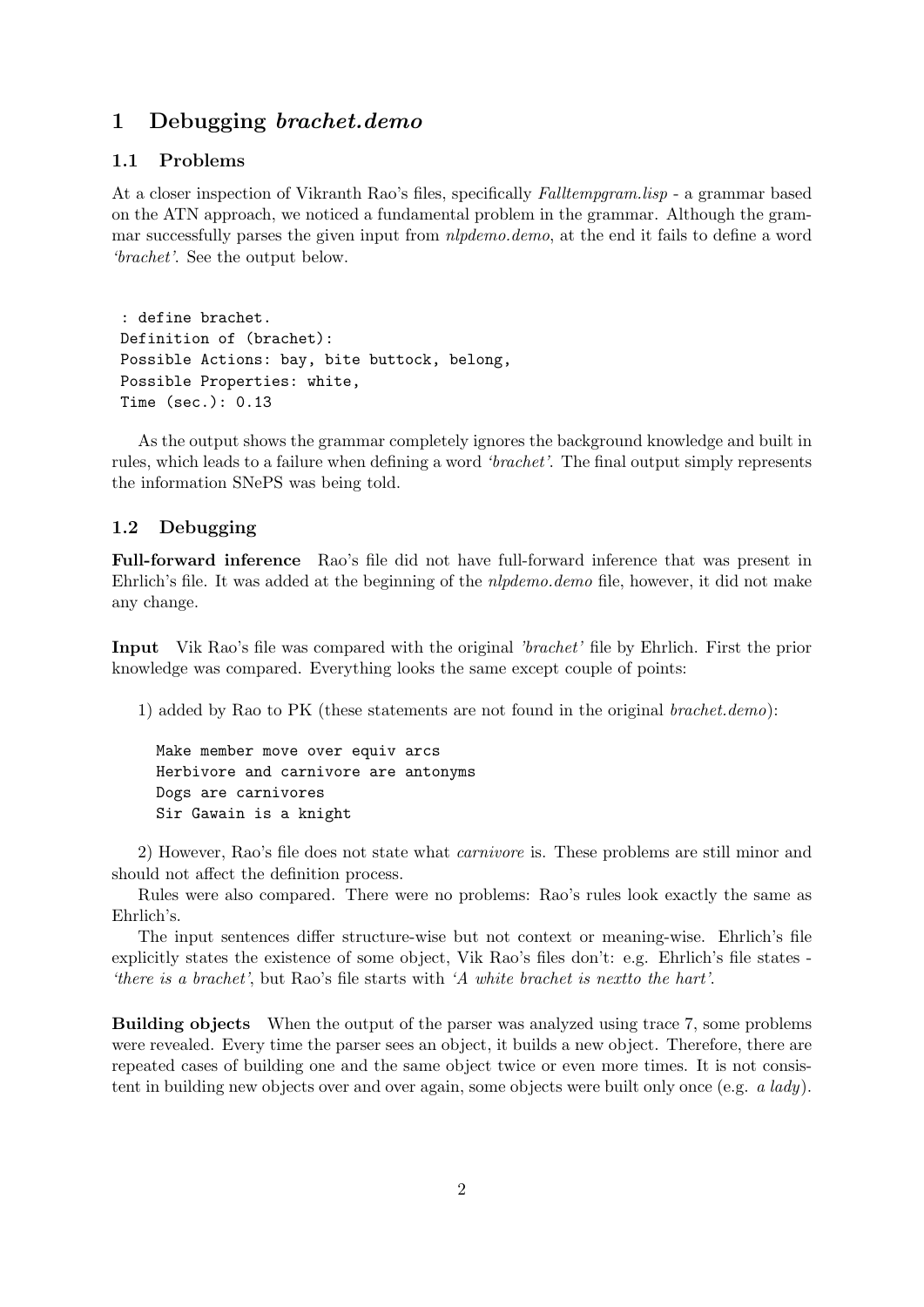```
b13, b42 - hart
b14, b45 - brachet
b19 - pavilion
b20 -lady
b18, b21, b22, b23, b24, b25, b27, b28, b35, b40 - Sir Tor
b26 - dwarfb30 - hallb29 - King Arthur
b37, b39 - Merlin
b38 - Sir Gawain
b41 - elder
b43 - place
```
Case Frames Case frames were also analyzed. In some parts it seems that Rao was using old case frames when, for example, dealing with propername case frames. Rao's grammar always 'builds' lex for propername. The attempt to change this old case frame brought a general confusion to the parsing process in the grammar. Fundamental changes in the grammar need to be done: fixing a single occurrence of the old case frame does not work.

Rao's case frame:

```
\emph{object/propername - lex}
```
New case frame:

\emph{object/propername}

```
(pop #! ((add object ~(getr agent)
                propername (build lex "(getr object))
                ;;;comment by Yana Petrova
                ;;;according to a new case frame it should be:
                ;;;propername ~(getr object)
                kn_cat "story")) ; "is named" + propername
      (overlap proptype 'isnamed)
      (liftr proptype))
```
When building an 'object1 rel object2' case frame Rao introduces dashes, which do not follow the current SNePS indentation conventions.

Rao's case frame:

object-1/rel/object-2

Current case frame:

object1/rel/object2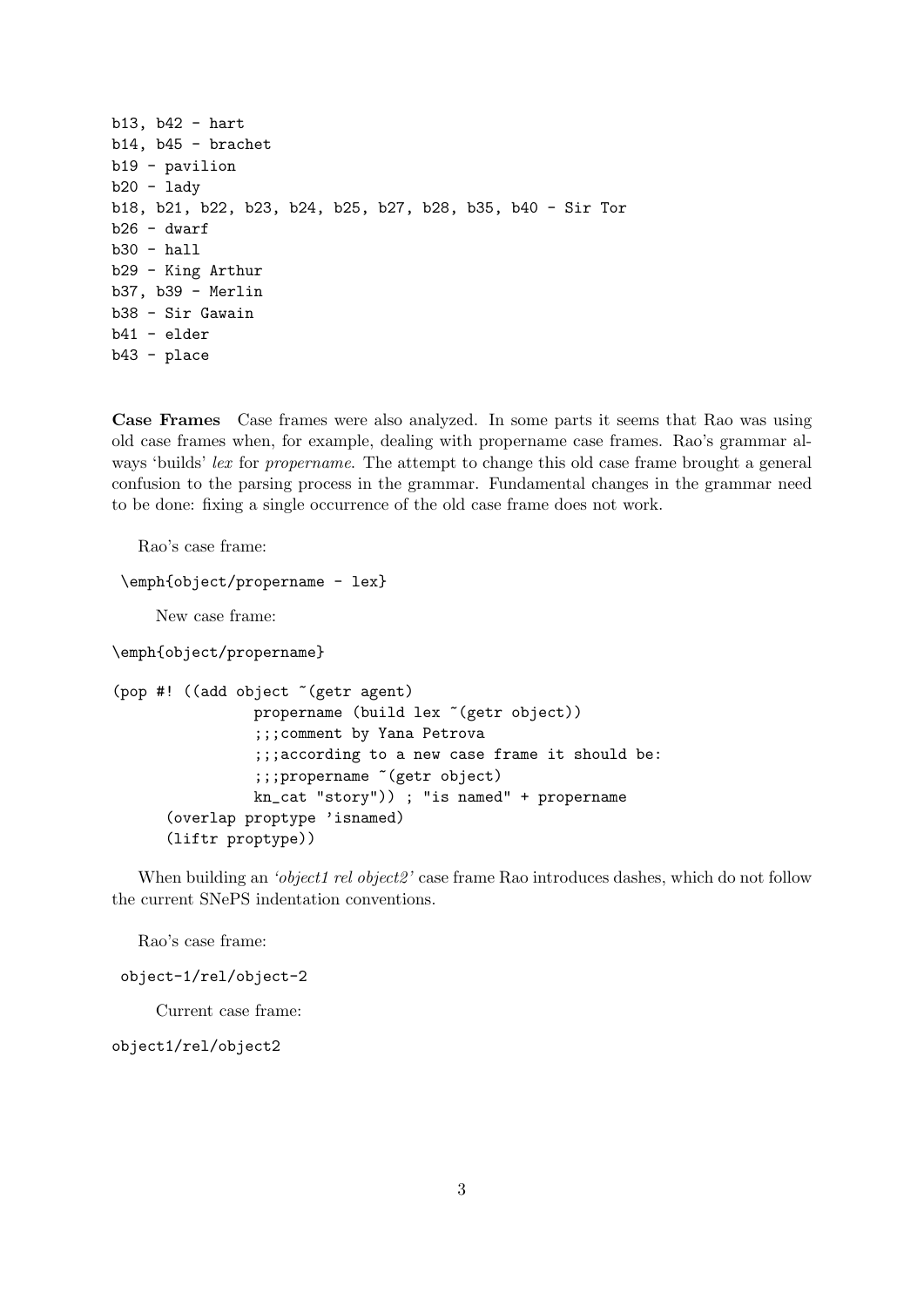Add vs. Assert In the file *grammar2.lisp* all the 'asserts' were changed to 'adds' in s/end category where final 'pop' functions take place.

```
;;;modified by Yana Petrova (10/26/07)
;;;'assert' was changed to 'add'
(pop #! ((add object ~(getr agent) ; "is" + adj declar. specif.
              property (build lex "(getr object))
                    kn_cat "story"))
         (and (overlap mood 'decl) (overlap proptype 'isadj)
              (nullr generic))
         (liftr proptype))
```
As a result, although some responses were repetitive, which suggested that the parser was running into a loop, the grammar was able to parse the sentences . For the first time the parser was able to produce an answer based on the PK and built in rules. However, it could only infer some properties of *brachet*, such as 'valuable' and 'small'. It was still not giving the proper definition of a word brachet.

```
: define brachet.
Definition of (brachet):
Possible Actions: bay, bite buttock, belong,
Possible Properties: valuable, small, white,
Time (sec.): 0.12
```
The sentence 'The knight carries the brachet' triggered the rule 'If there is a person and that person can carry something, then the thing that can be carried has the property "small"' to fire, which in its turn produced the following response.

: The knight carries the brachet.

```
I understand that the small white brachet is small a knight carries
the small white brachet a knight carries the small white brachet a
knight carries the small white brachet a knight carries the small
white brachet a knight carries the small white brachet .
```
The sentence *'The lady says that she wants the brachet'* invokes the other rule, which states 'If something wants something then the thing that is wanted is valuable'. As a result the parser produces the following response.

: The lady says that she wants the brachet.

I understand that the lady says that the valuable small white brachet is valuable the lady wants the valuable small white brachet the lady wants the valuable small white brachet .

Although the parser clearly has the generation problems by giving the repetitive answers, the inferences that it is making are correct.

In the file grammar.lisp all the 'asserts' were substituted by 'adds' in s/end category where final 'pops' take place, as well as in other categories, such as **npr**, **n**,  $n/r$ **ef**, and  $np/n$ . The grammar was able to parse the sentences, although it was again giving repetitive responses in some sentences. However, when the command 'define brachet' was entered, the parser responded with an error message: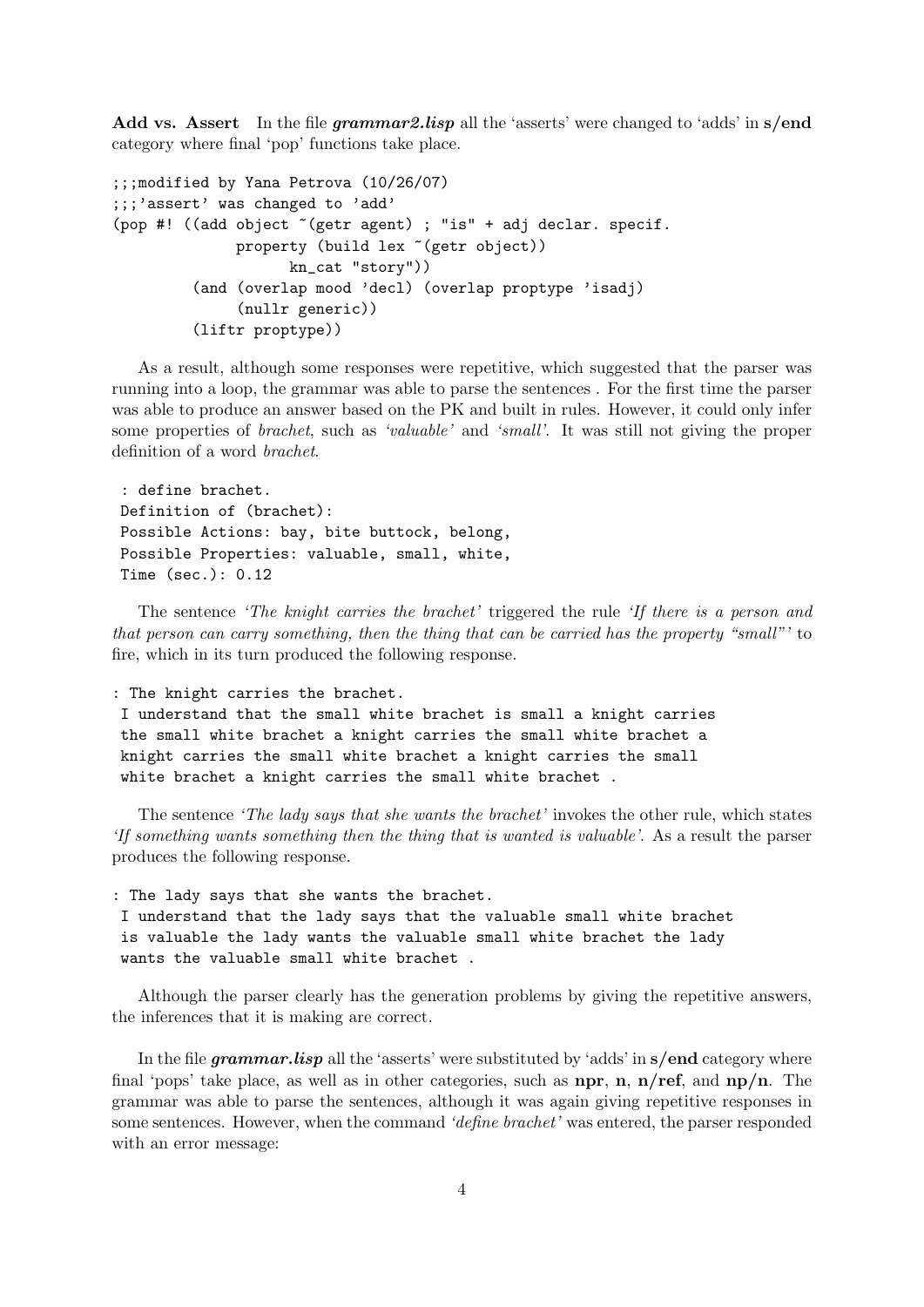```
: define brachet.
Error: (brachet) cannot be coerced to a string.
  [condition type: type-error]
```
Restart actions (select using :continue): 0: Return to Debug Level 1 (an "abort" restart). 1: Return to Top Level (an "abort" restart). 2: Abort entirely from this (lisp) process.

Although the parser runs into an error message and is not able to define brachet explicitly, it correctly infers the information. Unlike *grammar2.lisp*, *grammar.lisp* has more rules being triggered. In this grammar, a sentence 'The knight carries the brachet' causes two essential rules to fire: the previously mentioned rule 'If there is a person and that person can carry something, then the thing that can be carried has the property "small"', as well as a new rule 'If a member of some class has a property that is a size, then the class that it is a member of is a subclass of 'physical object". Due to this sentence the parser infers not only the properties of a brachet, but also the fact that a brachet is a physical object.

: The knight carries the brachet.

I understand that the small white brachet is small a knight carries the small white brachet a knight carries the small white brachet a knight carries the small white brachet a knight carries the small white brachet a knight carries the small white brachet phys objs are phys objs carnivores are phys objs dogs are phys objs vertebrates are phys objs animals are phys objs mammals are phys objs quadrupeds are phys objs hounds are phys objs brachets are phys objs .

The sentence *'The brachet bays at Sir Tor'* helps the parser to infer that brachets are hounds using the rule that states: 'If something bays and it is a member of some class then that class is a subclass of hound'.

: The brachet bays at Sir Tor.

I understand that brachets are hounds the small white brachet bays the small white brachet bays at Sir Tor at Sir Tor .

The sentence *'The brachet bites a hart's buttock'* produces an output where the parser infers that brachets are animals. It is based on the rule: 'If one thing bites another and the biter is a member of some class then that class is a subclass of animal'.

: The brachet bites a hart's buttock.

I understand that brachets are animals the small white brachet bites a hart buttock the small white brachet bites a hart buttock .

#### 2 Parsing importunate.demo

Vik Rao's grammar was further developed into parsing the sentences from importunate.demo. The lexicon Klexicon.lisp was also further enhanced to recognize the new lexical items. From the file importunate.demo the grammar learned to parse the following sentences: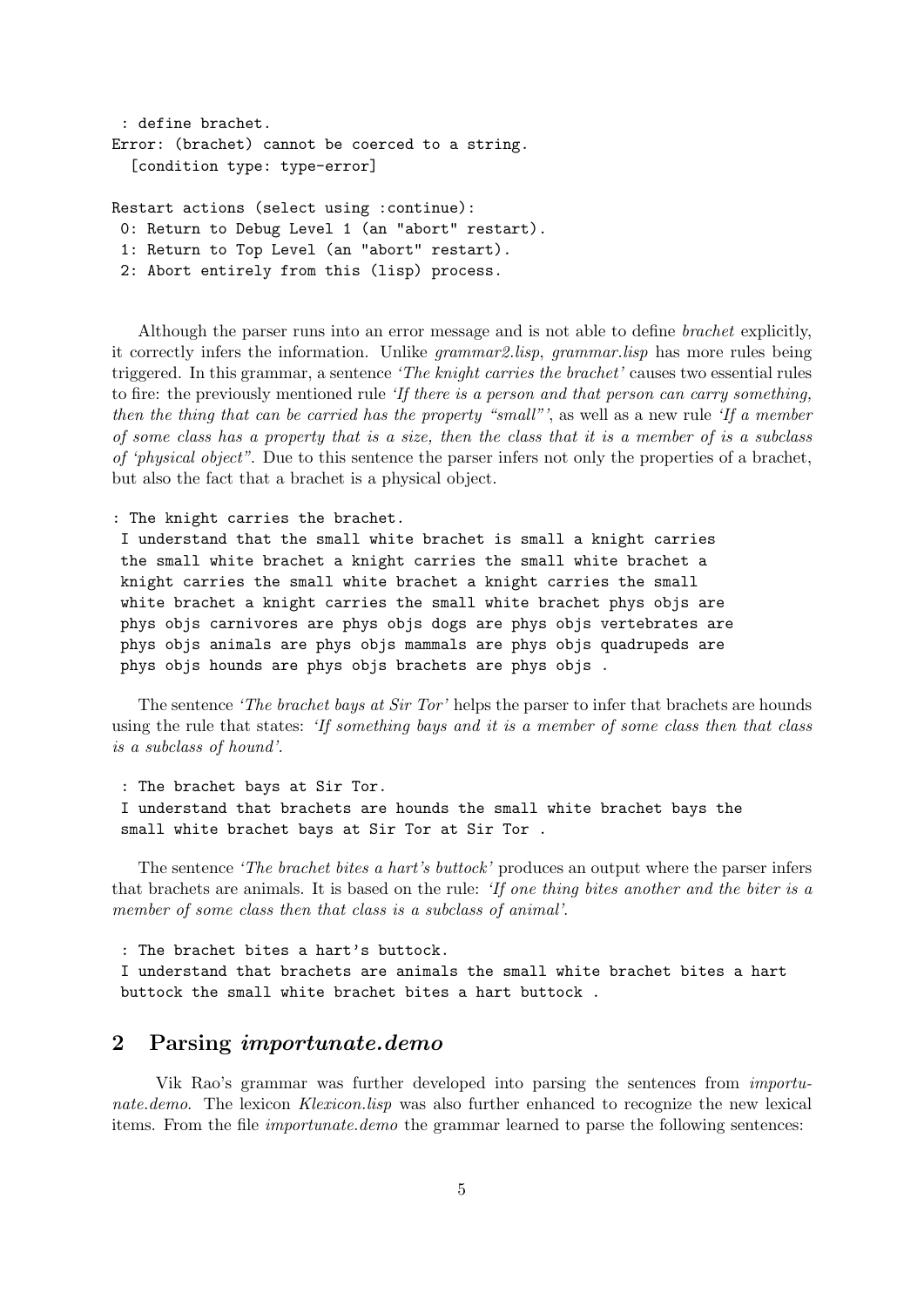Someone is named Philip. Someone is named MissWilkinson. MissWilkinson makes advances towards Philip. MissWilkinson is older than Philip. When Philip is with MissWilkinson, then Philip is discomforted. She is importunate.

Obviously, this list is not a complete representation of importunate.demo, more information from the text is needed to successfully be able to define an unknown word - importunate.

#### 2.1 Lexicon - Klexicon.lisp

New lexical items and categories were introduced to the lexicon from importunate.demo. The new lexical categories are comparartive (comp) and conjunctions (con), as well as a pseudocategory consequence (cq) to handle a word 'then' in ant-cq constructions.

```
;;; Adjectives
("older" ((ctgy . comp)))
("importunate" ((ctgy . adj)))
("discomforted" ((ctgy . adj)))
;;;Nouns
("advances" ((ctgy . n)(num . plur)(basic . t)))
;;;Pronouns
("someone" ((ctgy . pron)(num . sing)(case . nom)(gender m f)(human . t)))
("Someone" ((ctgy . pron)(num . sing)(case . nom)(gender m f)(human . t)))
;;;Proper Nouns
("Philip" ((ctgy . npr)(num . sing)(gender . m)(human . t)))
("MissWilkinson" ((ctgy . npr)(num . sing)(gender . f)(human . t)))
;;;Verbs
("named" ((ctgy . v)(root . "name")(tense . past)))
("makes" ((ctgy . v)(root . "make")(tense . present)))
;;;Prepositions
("towards" ((ctgy . prep)))
("than" ((ctgy . prep)))
("with" ((ctgy . prep)))
;;;Conjunctions
("when" ((ctgy . con)))
("When" ((ctgy . con)))
;;;Consequence
("then" ((ctgy . cq)))
```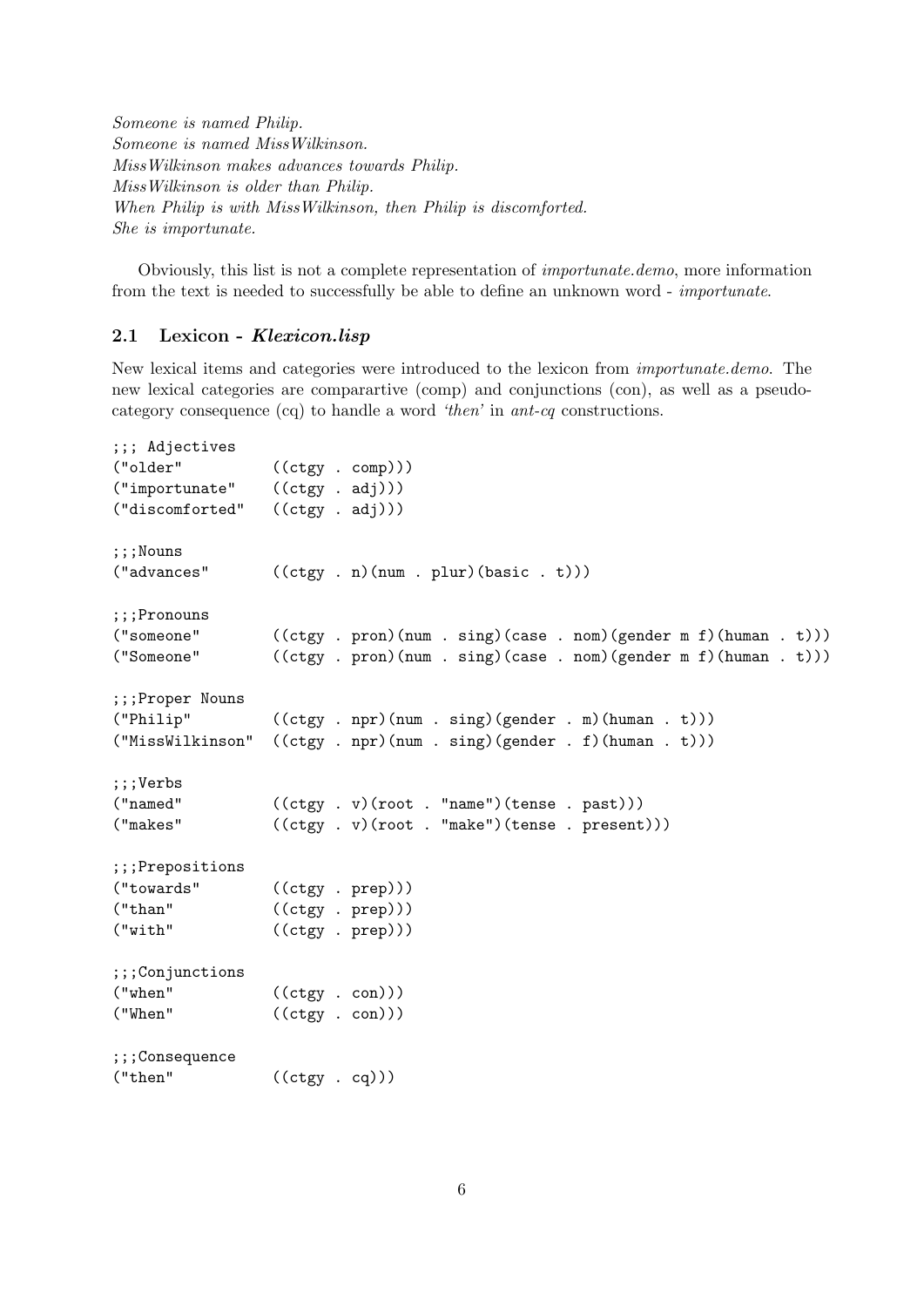#### 2.2 Grammar - cq.lisp

Parsing Some changes were introduced to the grammar in order to be able to parse the 'importunate' sentences from demo.sneps.

In **ps** a new lexical category **conjunction** (con) was added. This category has to take care of a word 'when', which occurs at the beginning of a sentence in ant-cq constructions. When it sees a word 'when' with a category **conjunction** (con), the grammar sends it back to ps to continue parsing.

```
(ps (cat wh t
         (setr agent (* 'wh))
         (setr mood 'question)
         (liftr mood)
         (setr humanness (getf human))
         (to s/subj))
    (push np t
          (sendr mood 'decl)
          (sendr pron_case 'nom)
          (setr agent *)
          (setr mood 'decl) (liftr mood)
          (to s/subj))
    ;;;added by Yana Petrova
    (cat con t (to ps))) \qquad \qquad ; takes care of "when"
```
In  $s/$ is a word 'named', that originally occurred at the bottom of  $s/$ is, was moved up immediately after a word 'a', in order to avoid a word 'named' to be garden-pathed in a category v since 'named' is also a verb.

```
(s/is (wrd "a" t (to s/isnoun))
      ;;;modified by Yana Petrova
      ;;;"named" line was moved from bottom of s/is
      (wrd "named" t (to s/isnamed))
      (cat n (and (getr generic) (overlap (getf num) 'plur))
             (jump s/isnoun))
      (cat v t (setr action *) (setr pass t) (to vp/passv))
      (cat av t
             (setr mod *)(liftr mod)(to s/is))
      (cat adj t (jump s/isadj))
      ;;;added by Yana Petrova
      (cat comp t (jump s/iscomp)))
```
Although the grammar was able to parse the adjectives, it could not take care of comparative constructions when a comparative adjective is followed by a lexical item 'than'. s/**iscomp** was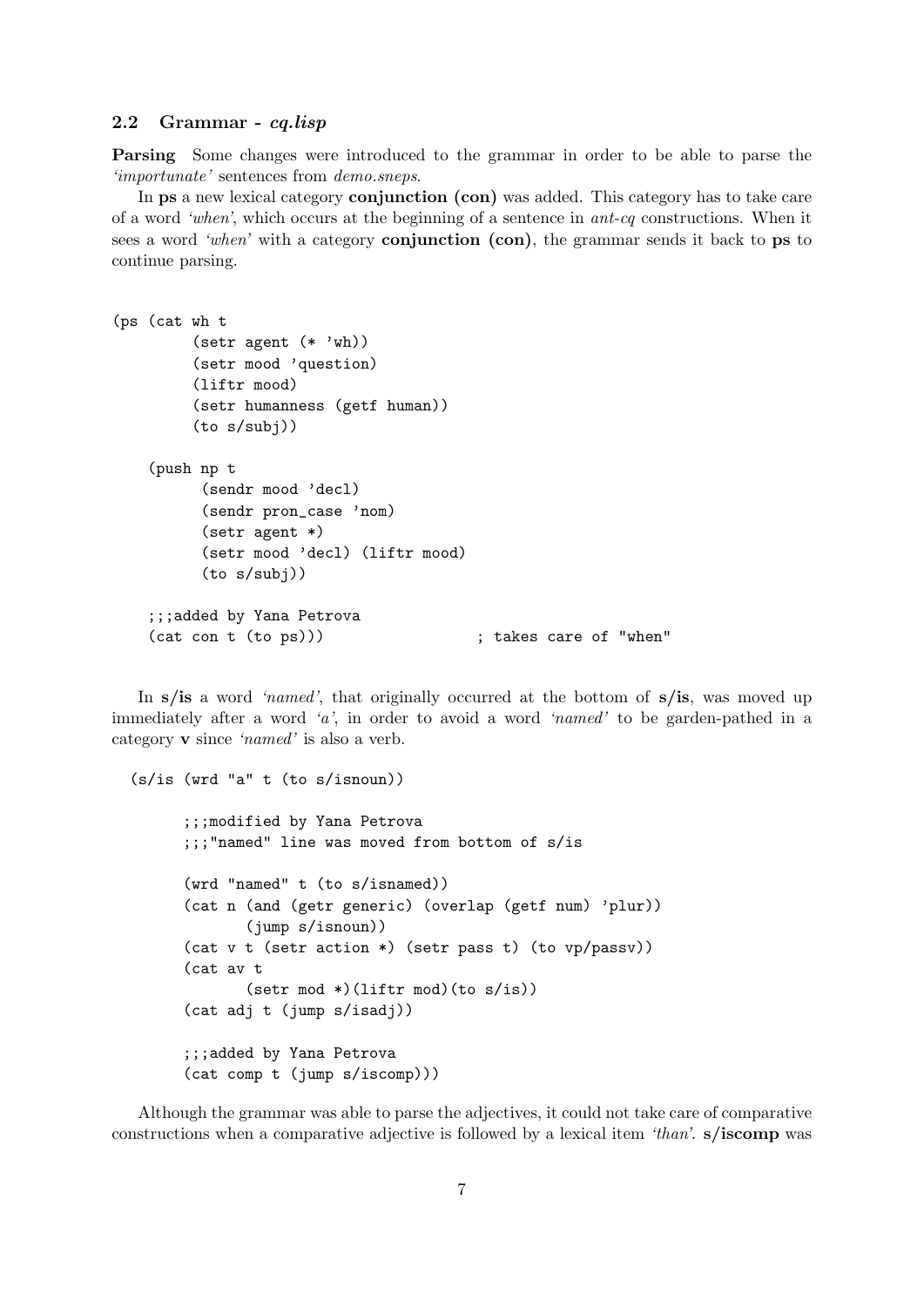introduced to parse comparative adjectives. The grammar sets a comparative adjective to be object, assigns a proptype 'iscomp, which is different from proptype 'isadj, and continues on in s/final.

```
;;;added by Yana Petrova
;;;s/iscomp is introduced to take care of comparative constructions
(s/iscomp (cat comp t
              (setr object *)
              (setr proptype 'iscomp)
              (to s/final)))
```
In comparative sentences like 'MissWilkinson is older than Philip' a word 'than' acts as a conjunction, but in order to simplify our task in this grammar, we treated 'than' as a preposition. It does not terribly violate the grammar of English since in some other constructions 'than' is indeed considered as a preposition. A new preposition 'with' was added to the existing set of prepositions in pp. 'With' occurs in an ant-cq sentence 'When Philip is with MissWilkinson, then Philip is discomforted'. A preposition 'towards' was added to already existing word 'to', since usually they act similarly in most of the English sentences. 'Towards' occurs in the sentence 'MissWilkinson makes advances towards Philip'.

```
(pp (wrd "into" t
           (setr into 'true) (liftr into)(to pp/end))
      ;;;added by Yana Petrova
      (wrd "than" t
          (setr rel *)(setr nec 'true)(liftr nec)(liftr rel)(to pp/end))
      (wrd "with" t
          (setr with *)(setr nec 'true)(liftr nec)(liftr with)(to pp/end))
      (wrd ("to" "towards") t ;;;"towards" was added by Yana Petrova
          (setr to 'true)(liftr to)(to pp/end))
      (wrd "at" t
          (setr dir 'true)(liftr dir)(to pp/end))
      (wrd "in" t
          (setr pla 'true)(liftr pla)(to pp/end))
      (wrd "nextto" t
           (setr rel *)(setr nec 'true)(liftr nec)(liftr rel)(to pp/end))
      (wrd "behind" t
          (setr rel *)(setr nec 'true)(liftr nec)(liftr rel)(to pp/end)))
```
In this grammar we attempted to parse the *ant-cq* sentence for the first time. So far the grammar only had to deal with the simple sentences of the pattern  $S \rightarrow NP$ . VP, but never the complex subordinate or coordinate sentences. When the grammar is parsing the ant-cq sentence, at the end of the ant clause of a sentence it comes to s/final. When the grammar sees a word 'then', which signals a start of a cq clause of a sentence, it continues on  $s/iscq$ .

(s/final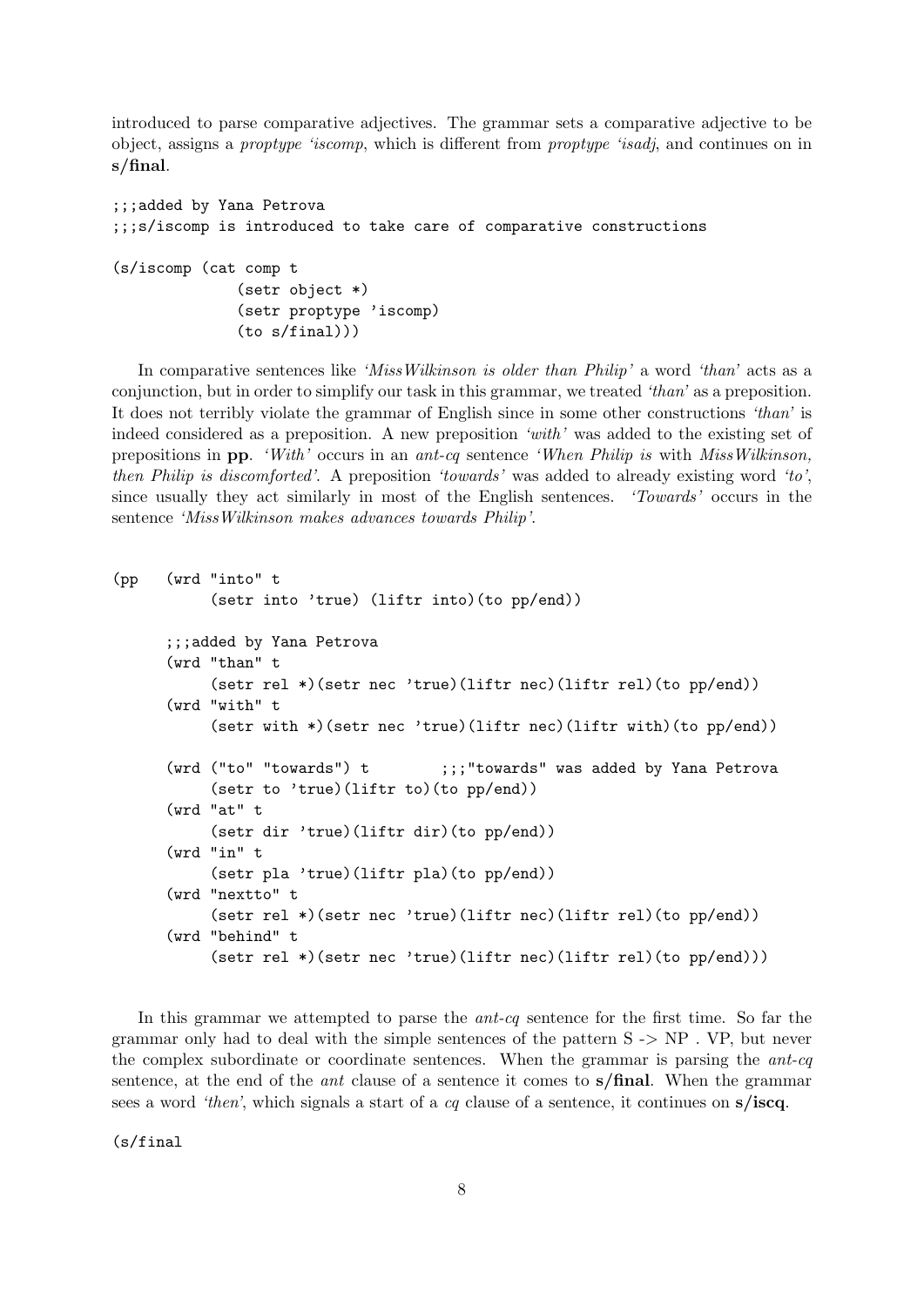```
(push pp t
    (setr prepo 'prepo)(setr rel *)
    (to s/finis))
;;;added by Yana Petrova
;;;takes care of "then" to follow up to cq-construction
(cat cq t
    (setr cq *)(to s/iscq))
(jump s/end (overlap embedded t)) ; an embedded proposition
(wrd "." (overlap mood 'decl) (to s/end))
(wrd "?" (overlap mood 'question) (to s/end)))
```
At  $s/$ iscq a noun that comes right after 'then' is set to the register 'agent'. The parser continues on to  $cq/subj$ .  $cq/subj$  is equivalent to  $s/subj$ , the only difference being that it parses a cq-clause. In  $cq/subj$  if the root of the current verb overlaps with 'be', it continues on to  $cq/$ is. In cq/is if the grammar sees a category *adjective*, it 'jumps' to cq/isadj. cq/isadj is equivalent with s/isadj, but it parses a word in category adjective only from cq-clause. In  $s/$ isadj the current adjective is set to 'property', and the overall sentence is set to proptype 'cq.

```
;;;added by Yana Petrova
(s/iscq
  (push np t ; Noun that comes after 'then' is set to agent
         (sendr pron_case 'nom)
         (setr agent *)
         (to cq/subj)))
(cq/subj (to (cq/is) (overlap (getf root) 'be)))
(cq/is (cat adj t (jump cq/isadj)))
(cq/isadj (cat adj (nullr generic)
             (setr property *)
             (setr proptype 'cq) ; sets to proptype 'cq that is recognized in popping
             (to s/final)))
```
At s/end new 'pop' functions were added. A new 'pop' was based on the case frame object1/rel/object2 (in Rao's grammar this case frame was misrepresented as object-1/rel/object-2) to build the sentences with proptype 'isnoun. New 'pop' function was introduced to build the comparative constructions with proptype 'iscomp.

```
;;;added by Yana Petrova
;;;case frame: obj1 rel obj2
(pop #! ((add object1 ~(getr agent)
             rel (build lex ~(getr object))
              object2 ~(getr indobject)
                    kn_cat "story"))
         (and (overlap mood 'decl) (overlap proptype 'iscomp)
```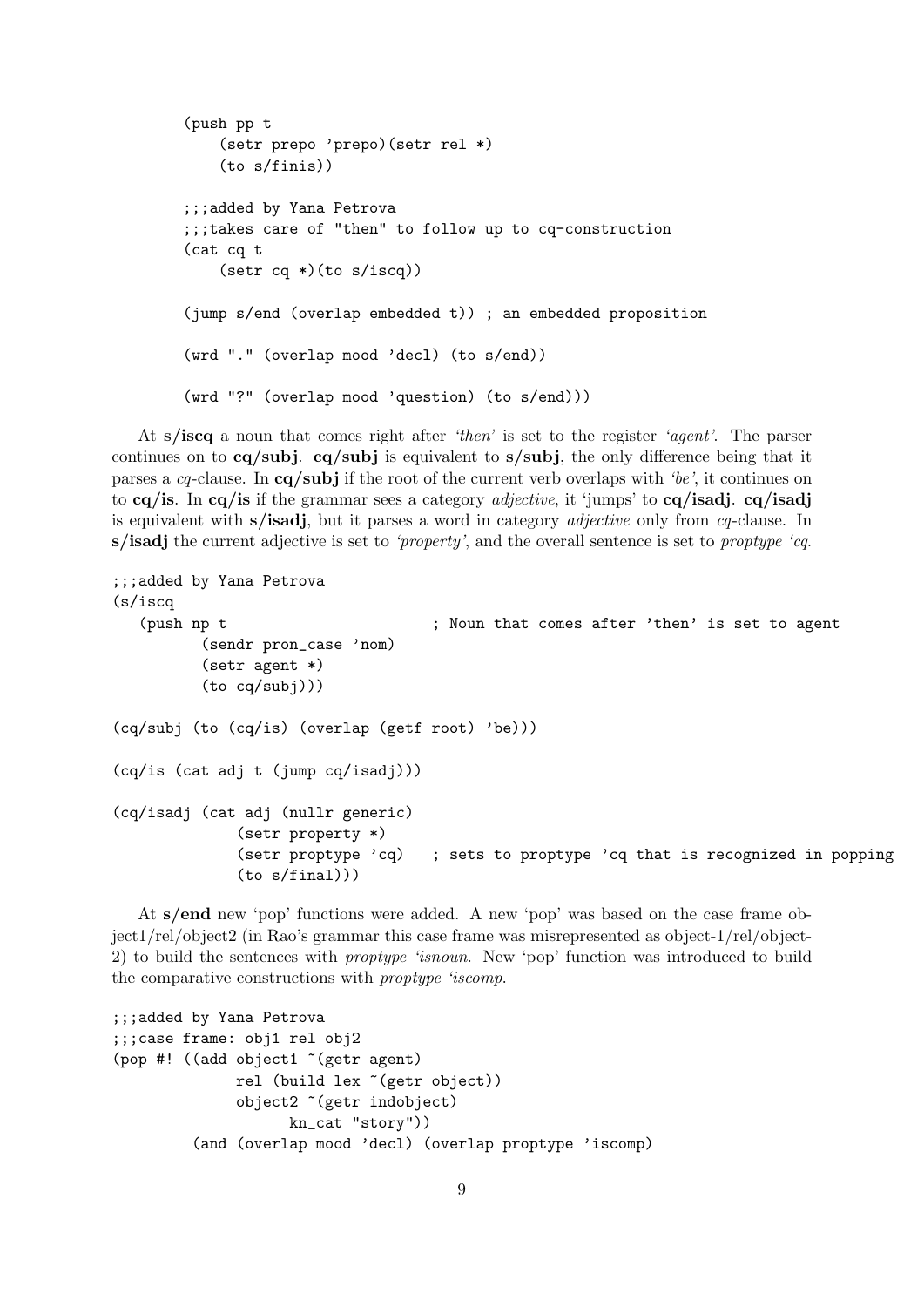```
(nullr generic))
(liftr proptype))
```
Another 'pop' function was added to the grammar to build the representation of  $ant-cq$ constructions in SNePS. The test of this 'pop' function consists of the declarative mood and a proptype 'cq.

```
;;;added by Yana Petrova
(pop #! ((add ant (build object1 ~(getr agent)
                   rel ~(getr with)
                   object2 ~(getr object))
              cq (build object ~(getr agent)
                   property (build lex "(getr property)))))
         (and (overlap mood 'decl)(overlap proptype 'cq)))
```
A new word 'someone' was added to np/art in order to parse the sentences 'Someone is named Philip' and 'Someone is named MissWilkinson'. This word cannot be treated as a pronoun since in the grammar pronouns look for the previous mentioned referents and assume the objects to be the same. This assumption does not work when parsing the sentences 'Someone is named Philip' and 'Someone is named MissWilkinson', because the referents are two different entities. Treating 'someone' as a noun is also problematic, because the grammar simply overrides the first statement with the second one. As a result SNePS will only build either 'Philip' or 'MissWilkinson', depending on who got introduced first. Thus, the easiest solution was whenever the grammar sees a word 'someone' it asserts a new member of a class 'person', which becomes a head of a sentence.

```
(np/art (cat adj t (addr props (build lex ( ^(getr *))))
             (to np/art))
        ;;;modified by Yana Petrova (10/29/07)
        ;;;added wrd "someone"
        (wrd ("someone" "Someone") t
             (assert member #someone class (build lex "person"))
             (setr head (* 'someone))
             (setr num (getf num))
             (setr gender (getf gender))
             (to np/end))
```
At the end of np/art the else-statement was introduced. It is added to take care of 'than' in comparative constructions.

;;;modified by Yana Petrova ;;;to take care of "than" (jump pp t))

Generation Although the grammar parses the sentences correctly and builds the right nodes, there is still a lot of work needs to be done in the generation part of the grammar. At this point, in most of the cases the grammar does not generate a response sentence, but shows a built node. For example, as a response to the parsed sentence 'Someone is named Philip', the grammar prints the default response phrase 'I understand that' followed by the new built node.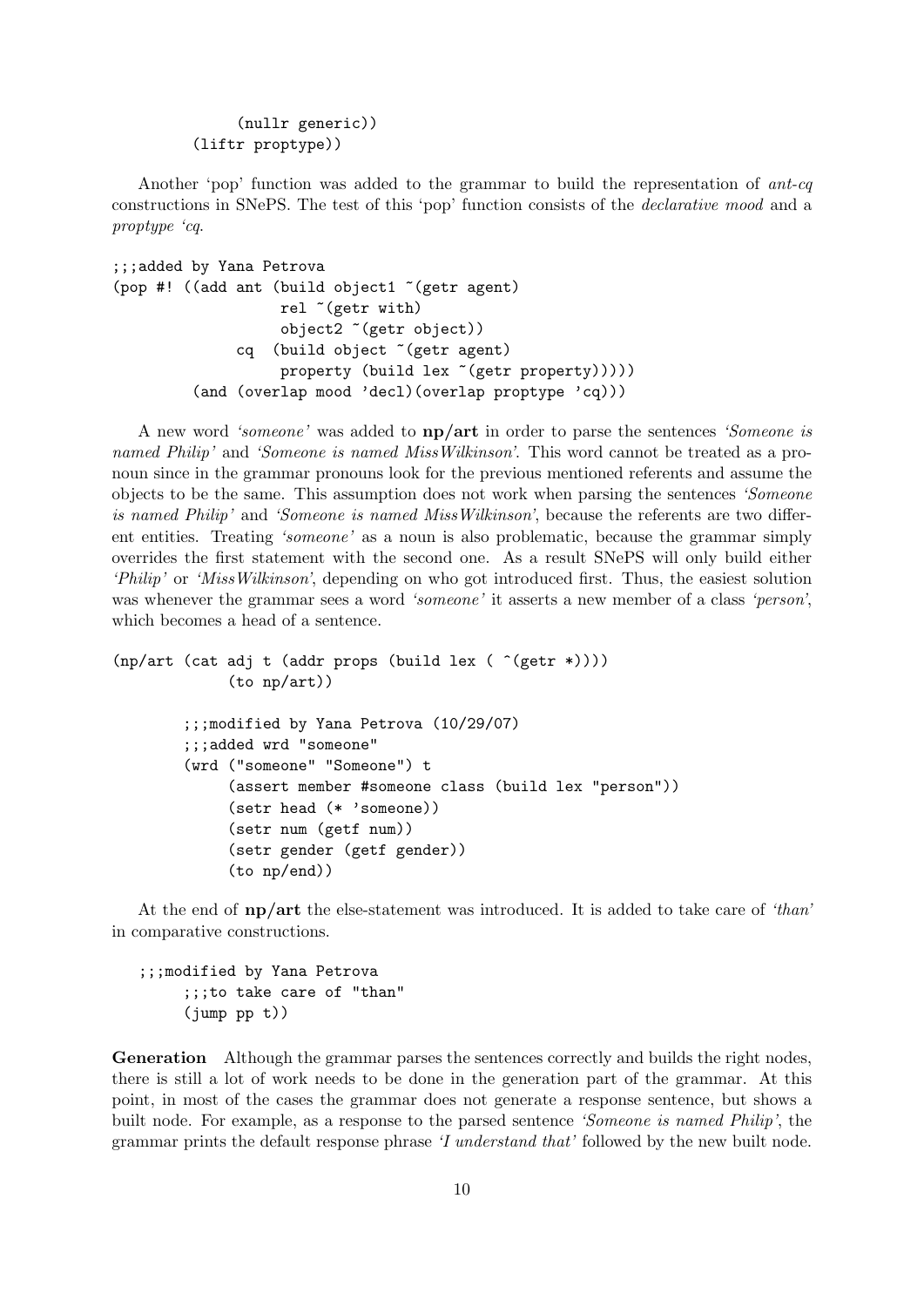However, in example 'MissWilkinson makes advances towards Philip' the grammar responds with a sentence. There is another problem in generation: besides the fact that the grammar does not print the proper names of the entities it generates the lex nodes (e.g.  $m12$  and  $m9$ ) as the representatives of the objects, instead of  $b\hat{z}$  for 'Philip' and  $b\hat{z}$  for 'MissWilkinson'.

```
: Someone is named Philip.
I understand that
(m10! (kn_cat story) (object b2) (propername (m9 (lex Philip))))
Time (sec.): 0.0
: Someone is named MissWilkinson.
I understand that
(m13! (kn_cat story) (object b3) (propername (m12 (lex MissWilkinson))))
Time (sec.): 0.0
: MissWilkinson makes advances towards Philip.
I understand that m12 makes advances to m9 .
Time (sec.): 0.01
: MissWilkinson is older than Philip.
I understand that
(m21! (kn_cat story) (object1 b3) (object2 b2) (rel (m20 (lex older))))
Time (sec.): 0.01
: When Philip is with MissWilkinson then Philip is discomforted.
I understand that m9 is discomforted .
Time (sec.): 0.02
: She is importunate.
I understand that m12 is importunate .
Time (sec.): 0.0
```
The following generation output had the same input sentences as the previous output above. The only difference in this input was an *ant-cq* sentence, which was represented in pronouns rather than proper nouns. Specifically, the ant-cq sentence 'When Philip is with MissWilkinson then Philip is discomforted' was represented as 'When he is with her then he is discomforted'. The grammar generates a response that is based on the built *ant-cq* node, but not only *cq*-clause as in the previous output. As a result, the next input sentence 'She is importunate' gets an output, which is also represented in a built node but not in a sentence 'I understand that m12 is importunate' as above.

```
: Someone is named Philip.
I understand that
(m10! (kn_cat story) (object b2) (propername (m9 (lex Philip))))
```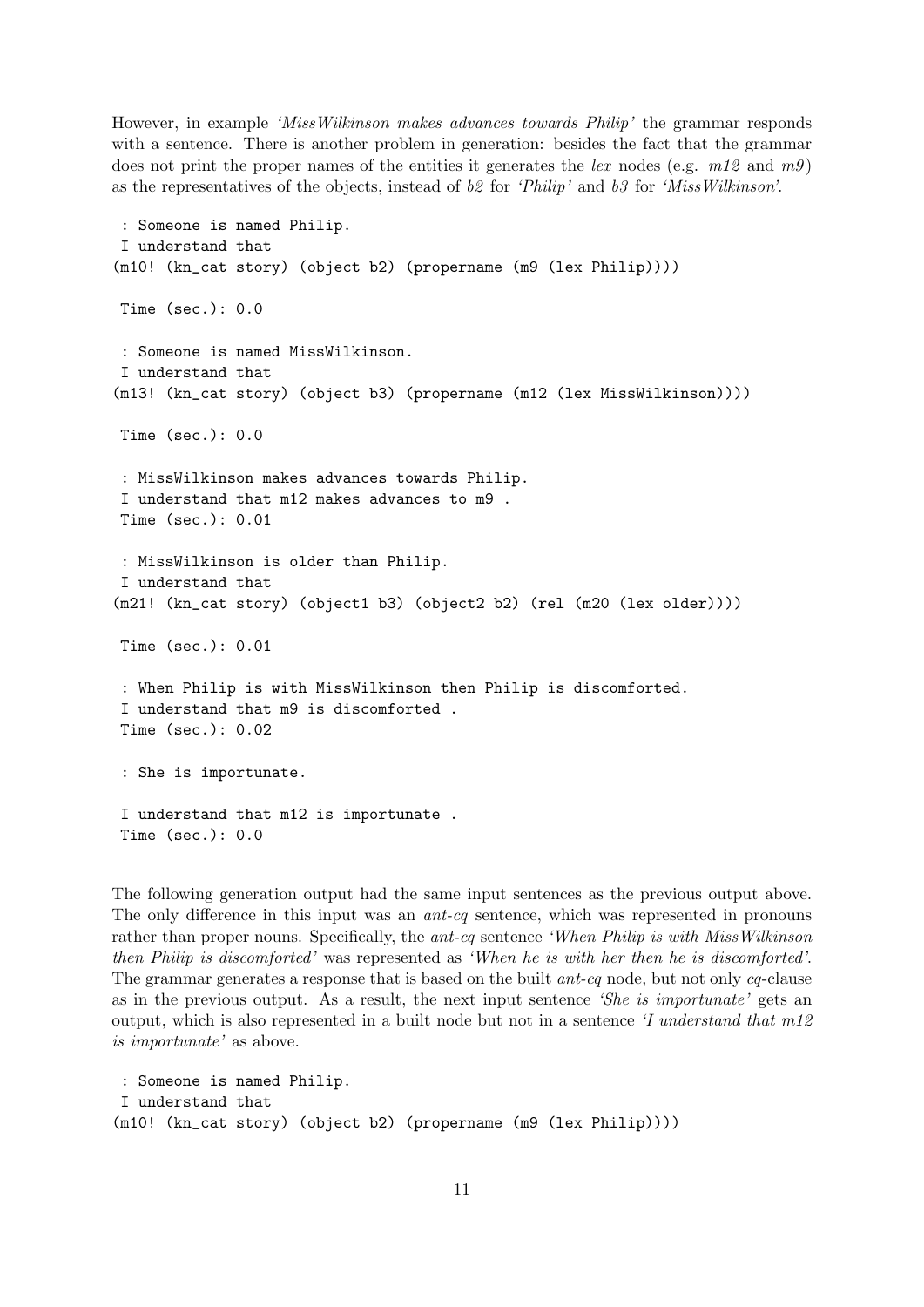Time (sec.): 0.01 : Someone is named MissWilkinson. I understand that (m13! (kn\_cat story) (object b3) (propername (m12 (lex MissWilkinson)))) Time (sec.): 0.01 : MissWilkinson makes advances towards Philip. I understand that m12 makes advances to m9 . Time (sec.): 0.0 : MissWilkinson is older than Philip. I understand that (m21! (kn\_cat story) (object1 b3) (object2 b2) (rel (m20 (lex older)))) Time (sec.): 0.0 : ;;;When Philip is with MissWilkinson then Philip is discomforted. When he is with her then he is discomforted. I understand that (m25! (ant (m22 (object1 b2) (object2 b3) (rel with))) (cq (m24 (object b2) (property (m23 (lex discomforted)))))) Time (sec.): 0.01 : She is importunate. I understand that (m27! (kn\_cat story) (object b3) (property (m26 (lex importunate)))) Time (sec.): 0.0

SNePS network The output of the parsed sentences is represented below.

```
* (describe *nodes)
```
(m27! (kn\_cat story) (object b3) (property (m26 (lex importunate)))) (m25! (ant (m22 (object1 b2) (object2 b3) (rel with))) (cq (m24 (object b2) (property (m23 (lex discomforted)))))) (m21! (kn\_cat story) (object1 b3) (object2 b2) (rel (m20 (lex older)))) (m17! (act (m16 (action (m15 (lex make))) (object (m14 (lex advances))))) (agent b3) (kn\_cat story) (to b2)) (m13! (kn\_cat story) (object b3) (propername (m12 (lex MissWilkinson)))) (m11! (class (m7 (lex person))) (member b3)) (m10! (kn\_cat story) (object b2) (propername (m9 (lex Philip)))) (m8! (class (m7)) (member b2)) (m6! (do (m5 (action (m1 (lex defnoun)))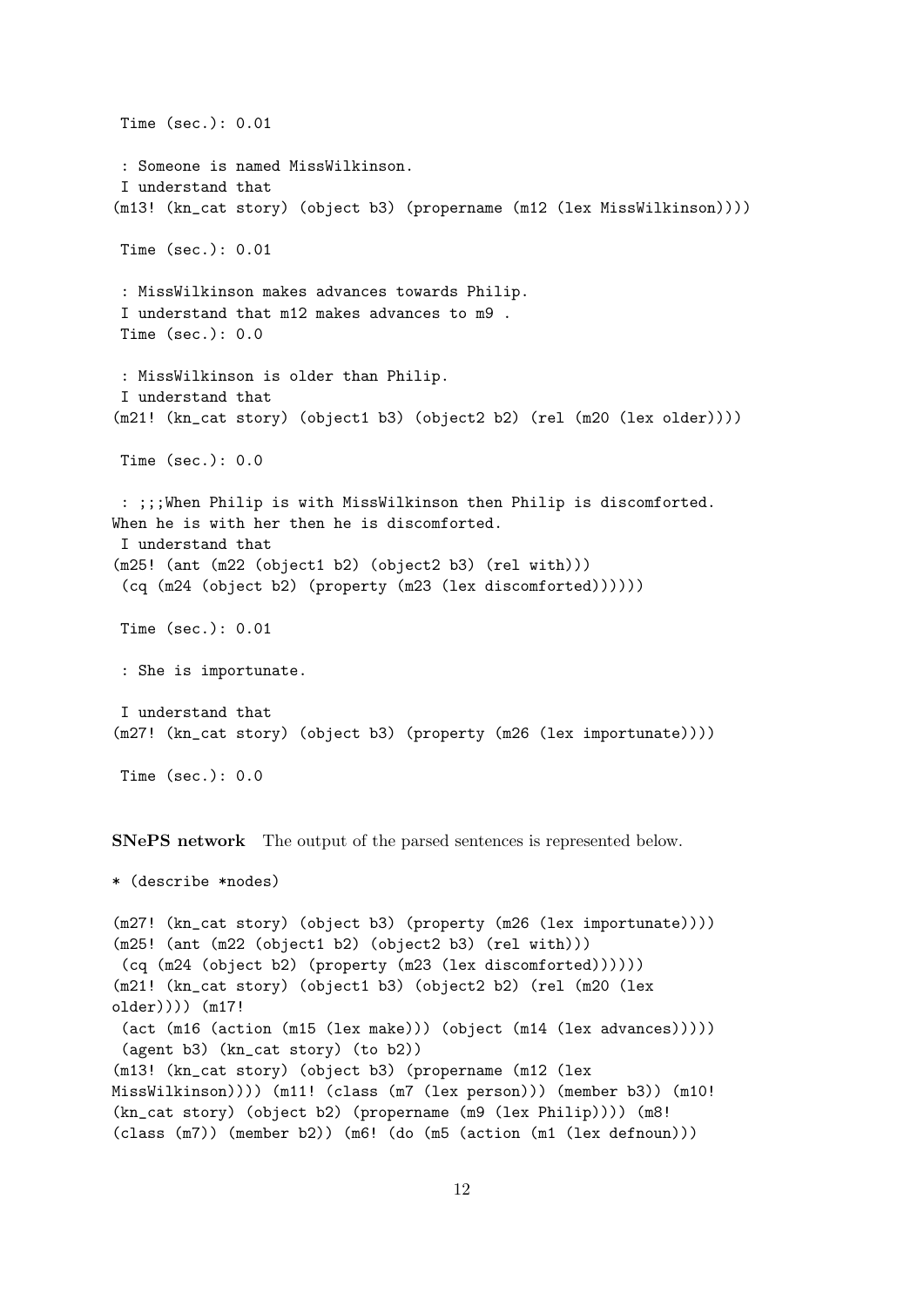```
(object1 brachet)))
 (whenever (m4 (act (m3 (action (m2 (lex definingnoun))))))))
(m27! m26 importunate m25! m24 m23 discomforted m22 with m21! m20
older
m17! m16 m15 make m14 advances m13! m12 MissWilkinson m11! b3 m10!
story m9 Philip m8! m7 person b2 m6! m5 brachet m4 m3 m2 definingnoun
m1 defnoun)
CPU time : 0.01
```
## 3 Future Study

**brachet.demo** Although the major problem of the grammar 'Falltempgrammar.lisp' is identified, there is still more work to be done in the generation part. Due to the substitutions of 'asserts' by 'adds' the grammar is able to make a correct inference based on the PK and the rules, however, it fails when asked to define the word brachet (see section 1.2 Debugging (Add vs. Assert) for details). The thorough analysis of the function defining a word brachet, as well as the generation part is necessary. Misrepresented or old case frames should be substituted by the correct current ones (see section 1.2 Debugging (Case Frames) for details). One also needs to figure out why the grammar builds one and the same object several times (e.g. in case of 'Sir Tor', which is built at least ten times)(see section 1.2 Debugging (Building objects) for details).

importunate.demo The grammar cq.lisp is still at the initial stage of development. Although it is able to recognize and parse several sentences from demo.sneps, still not all sentences are parsed yet. After parsing the input sentences, the parser builds correct network, however, it still has a problem generating response sentences. The grammar does not have a PK and rules.

### Acknowledgments

I would like to thank Dr. Rapaport for his guidance and advice throughout the process of this project.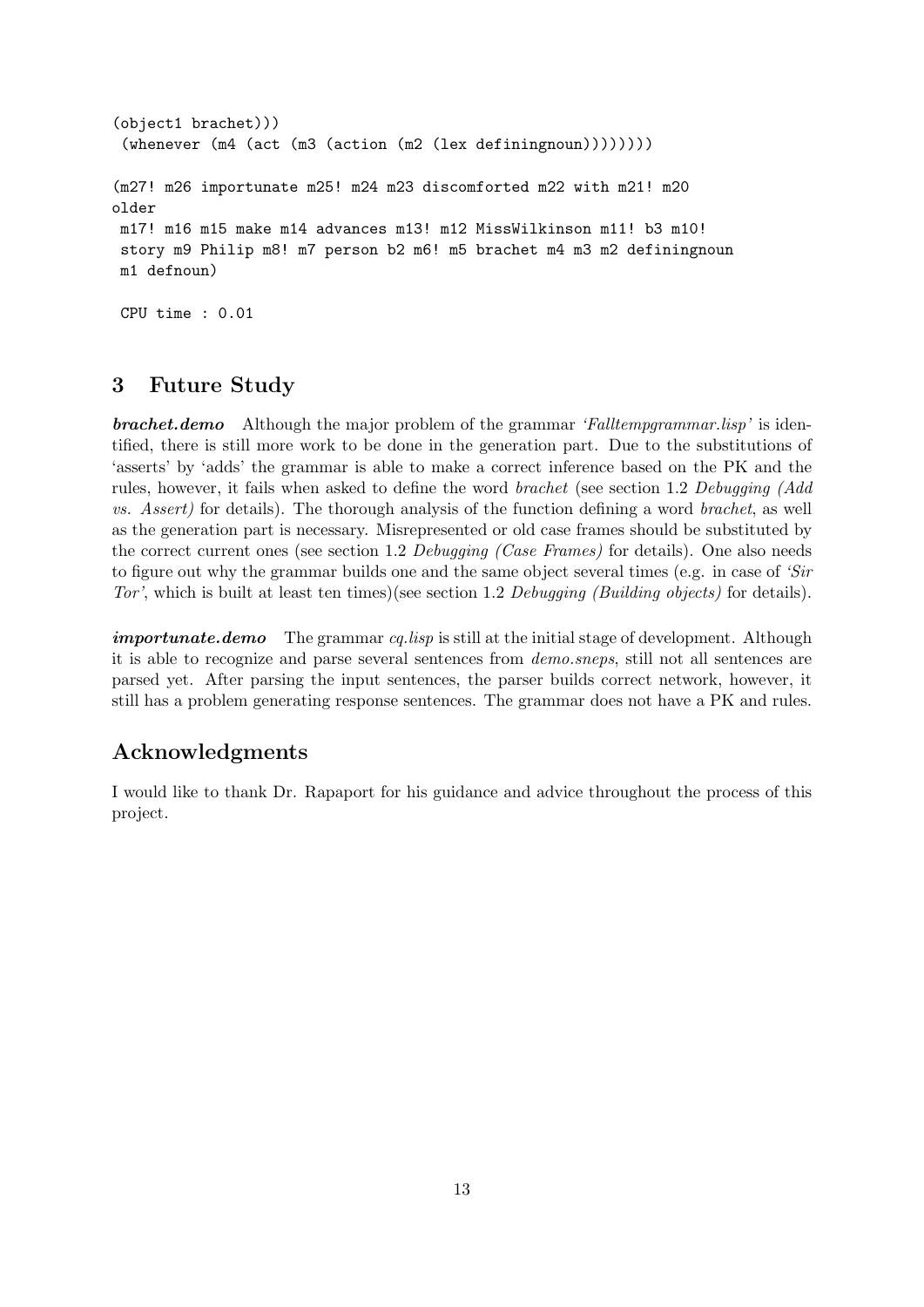## Appendix I

This is the running output demo of the file *nlpdemo.sneps* based on the grammar grammar2.lisp output.

```
\hat{\cdot} ( --> parse )
ATN parser initialization...
Trace level = 0.
Beginning at state 's'.
Input sentences in normal English orthographic convention.
Sentences may go beyond a line by having a space followed by a <CR>
To exit the parser, write ^end.
 : A hart runs.
I understand that the hart runs the hart runs .
Time (sec.): 0.02
 : A white brachet is nextto the hart.
I understand that the white brachet is nextto the hart .
Time (sec.): 0.02
 : A black hound runs.
I understand that the black hound runs the black hound runs .
Time (sec.): 0.27
 : The hound is behind the hart.
I understand that the black hound is behind the hart .
Time (sec.): 0.03
 : The hart is nextto Round Table.
I understand that the hart is nextto Round Table .
Time (sec.): 0.01
 : A knight arises.
I understand that a knight arises .
Time (sec.): 0.06
 : The knight picksup the brachet.
I understand that a knight picksups the white brachet .
Time (sec.): 0.04
 : The knight carries the brachet.
I understand that the small white brachet is small a knight carries
the small white brachet a knight carries the small white brachet a
```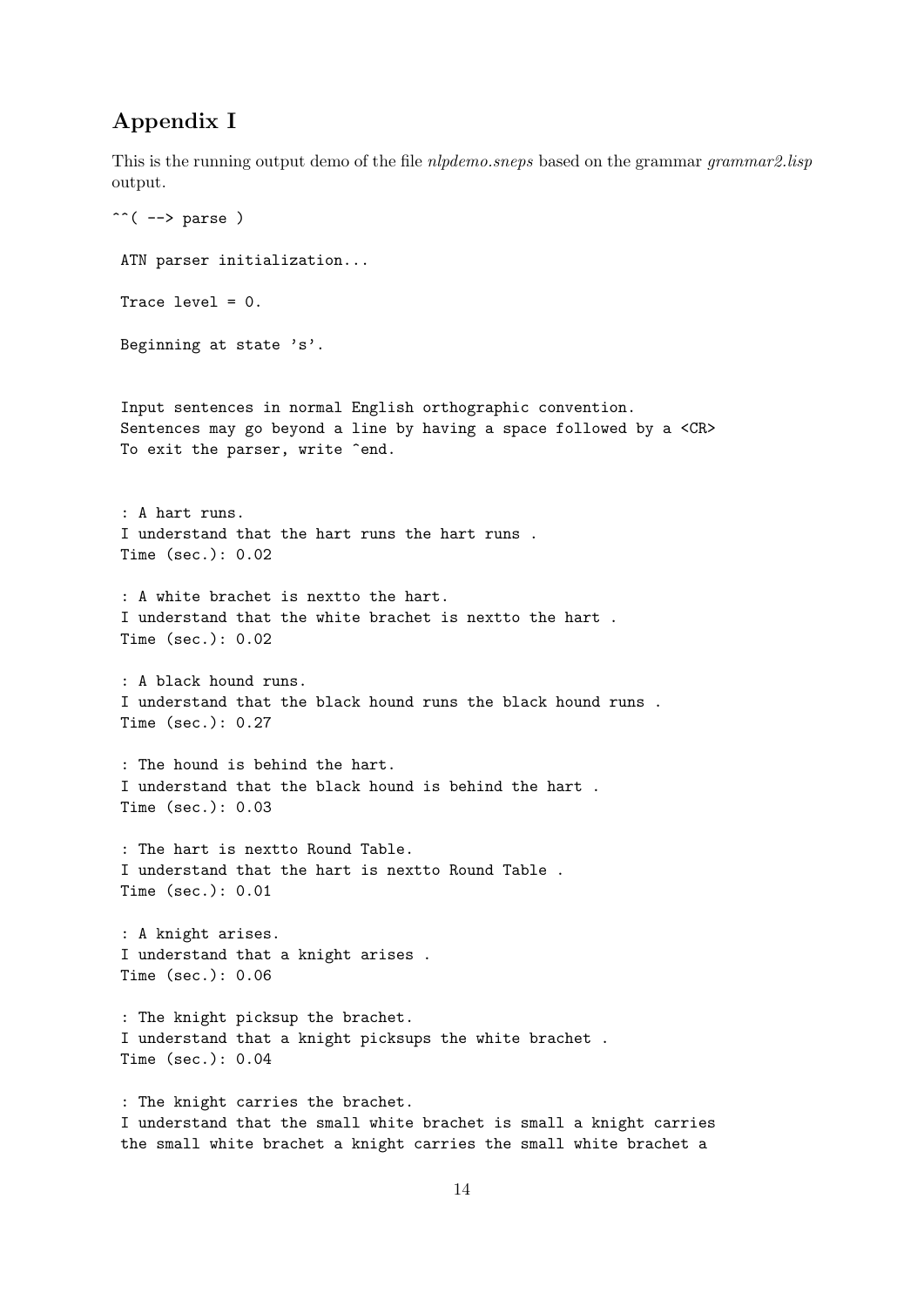knight carries the small white brachet a knight carries the small white brachet a knight carries the small white brachet . Time (sec.): 0.05 : Sir Tor goes to a pavilion. I understand that Sir Tor goes to the pavilion . Time (sec.): 0.01 : A lady says that the knight takes the brachet. I understand that the lady says that a knight takes the small white brachet . Time  $(\text{sec.}) \cdot 0.03$ : The lady sleeps in the pavilion. I understand that the lady sleeps in the pavilion . Time (sec.): 0.04 : Sir Tor finds the lady in the pavilion. I understand that Sir Tor finds the lady in the pavilion . Time (sec.): 0.02 : Sir Tor finds the brachet in the pavilion. I understand that Sir Tor finds the small white brachet in the pavilion . Time (sec.): 0.02 : The brachet bays at Sir Tor. I understand that the small white brachet bays the small white brachet bays at Sir Tor . Time (sec.): 0.01 : Sir Tor spies the brachet. I understand that Sir Tor spies the small white brachet . Time (sec.): 0.02 : Sir Tor takes the brachet. I understand that Sir Tor takes the small white brachet . Time (sec.): 0.01 : A dwarf says that he knows that Sir Tor seeks the knight. I understand that the dwarf says that the dwarf knows that Sir Tor seeks a knight . Time (sec.): 0.04 : Sir Tor gives the brachet to the dwarf. I understand that Sir Tor gives the small white brachet to the dwarf . Time (sec.): 0.03 : The hart runs into King Arthur's hall.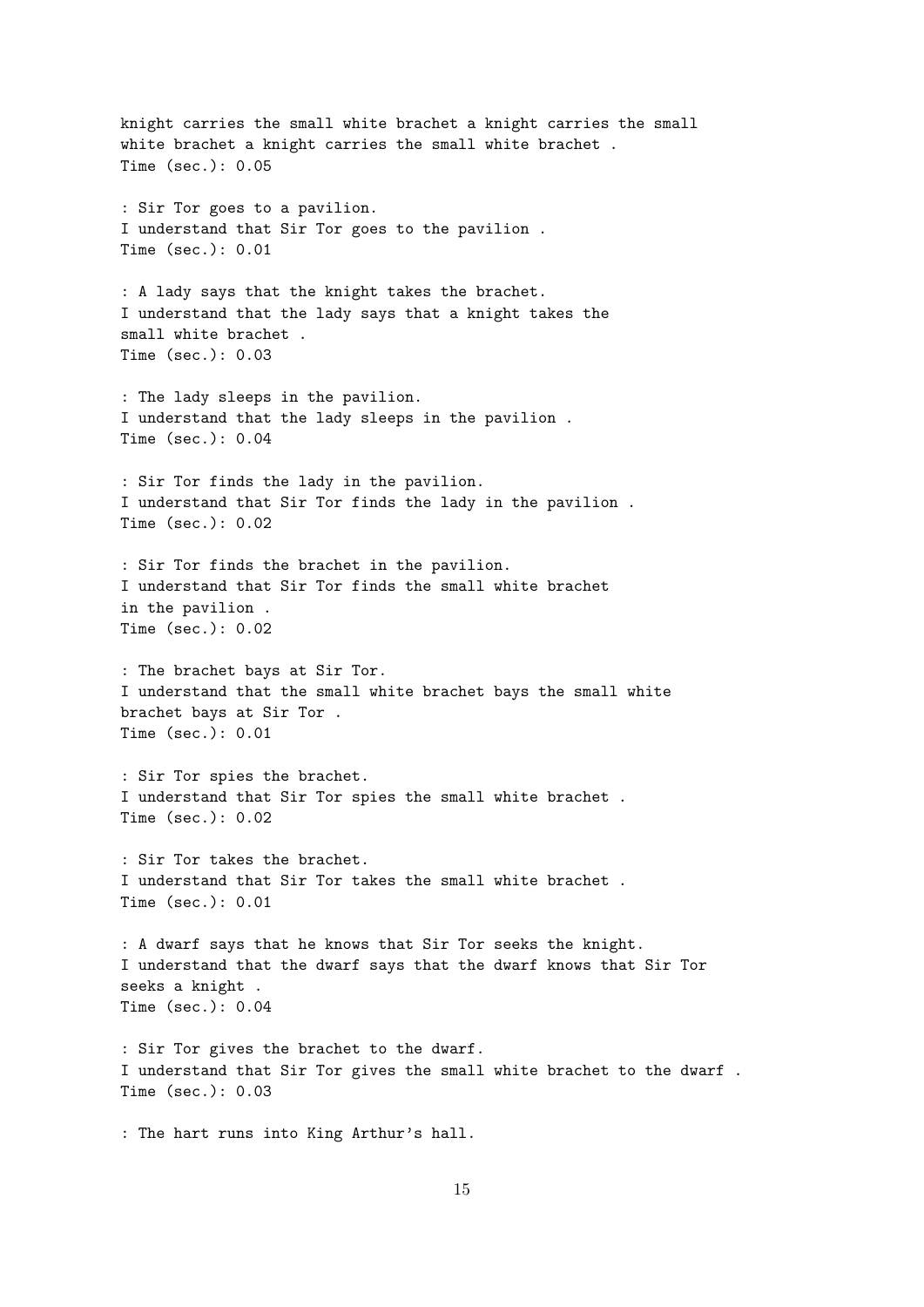I understand that the hart runs into King Arthur's hall into King Arthur's hall into King Arthur's hall . Time (sec.): 0.02 : The brachet bites a hart's buttock. I understand that the small white brachet bites a hart buttock the small white brachet bites a hart buttock . Time (sec.): 0.04 : The knight mounts a horse. I understand that a knight mounts the horse . Time (sec.): 0.07 : The knight rides the horse. I understand that a knight rides the horse . Time (sec.): 0.03 : Sir Tor mounts a horse. I understand that Sir Tor mounts a horse . Time (sec.): 0.03 : The lady says that the brachet belongs to her. I understand that the lady says that the small white brachet belongs to the lady . Time (sec.): 0.02 : The lady says that she wants the brachet. I understand that the lady says that the valuable small white brachet is valuable the lady wants the valuable small white brachet the lady wants the valuable small white brachet . Time (sec.): 0.04 : Merlin says that Sir Gawain must bring the hart to the hall. I understand that Merlin says that Sir Gawain must bring a hart to King Arthur's hall . Time (sec.): 0.05 : Merlin says that Sir Tor must bring the brachet to the hall. I understand that Merlin says that Sir Tor must bring the valuable small white brachet to King Arthur's hall . Time (sec.): 0.03 : An elder says that a white hart comes to a place. I understand that the elder says that a white hart comes to the place . Time (sec.): 0.05 : The elder says that a hound chases the hart. I understand that the elder says that a hound runs . Time (sec.): 0.1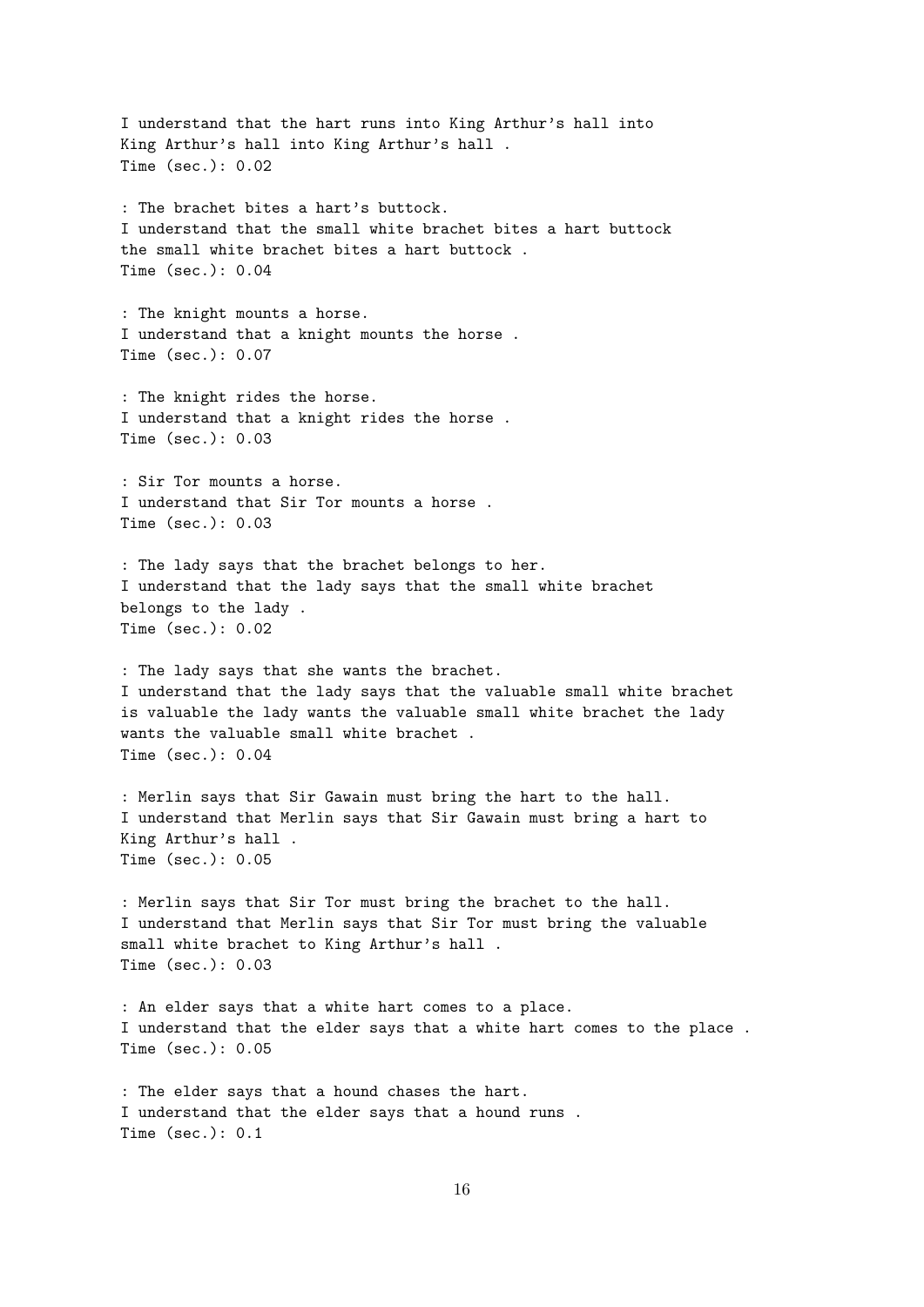```
: The elder says that a white brachet is nextto the hart.
 I understand that the elder says .
Time (sec.): 0.02
:
End of /home/lingrad/petrova3/CSE717/nlpdemo.sneps demonstration.
 : define brachet.
```

```
Definition of (brachet):
Possible Actions: bay, bite buttock, belong,
Possible Properties: valuable, small, white,
Time (sec.): 0.12
```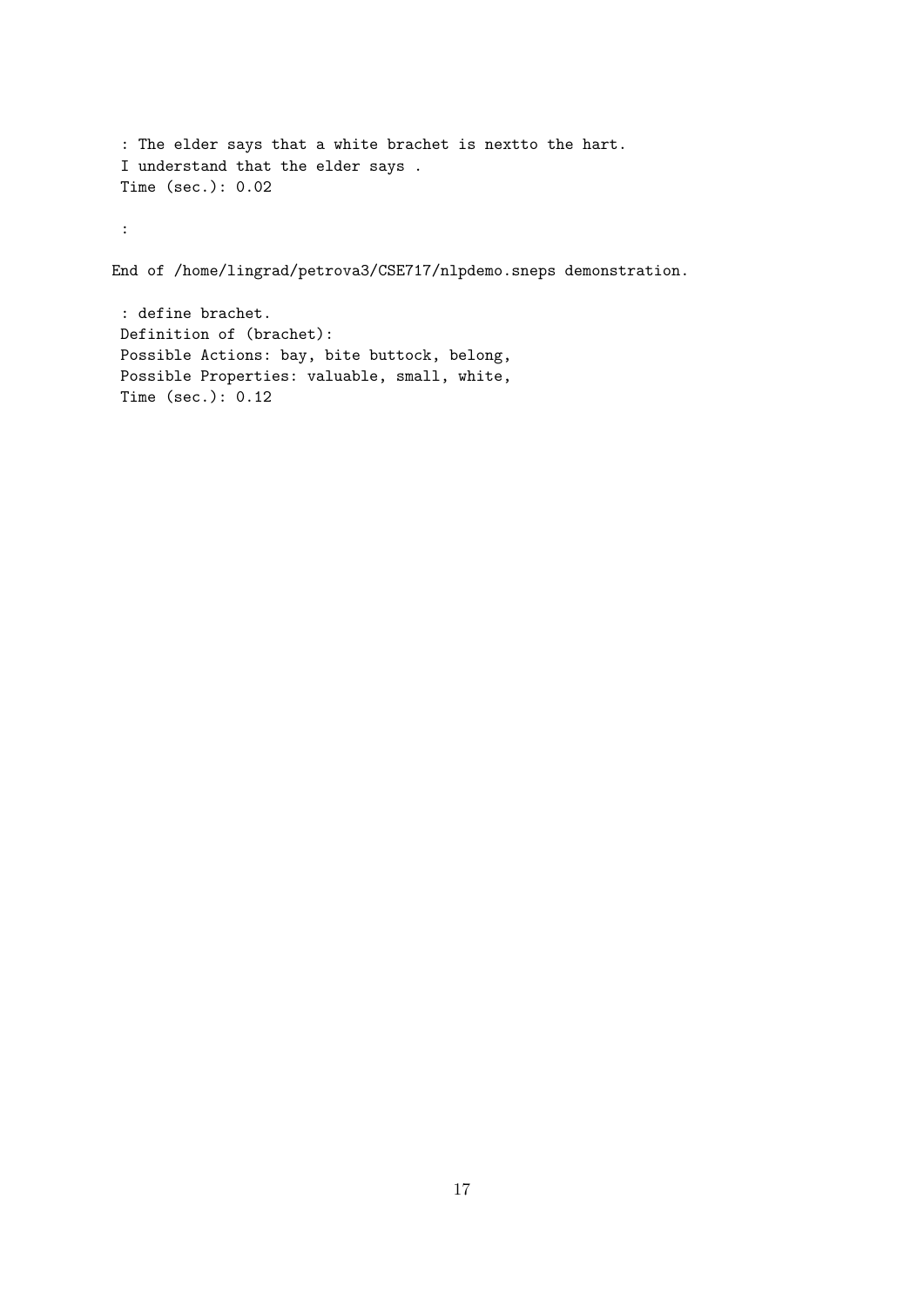## Appendix II

This is the running output demo of the file *nlpdemo.sneps* based on the grammar *grammar.lisp.* 

```
\hat{C} \rightarrow parse )
ATN parser initialization...
Trace level = 0.
Beginning at state 's'.
Input sentences in normal English orthographic convention.
Sentences may go beyond a line by having a space followed by a <CR>
To exit the parser, write ^end.
 : A hart runs.
I understand that the hart runs the hart runs .
Time (sec.): 0.02
 : A white brachet is nextto the hart.
I understand that the white brachet is nextto the hart .
Time (sec.): 0.05
 : A black hound runs.
I understand that the black hound runs the black hound runs .
Time (sec.): 0.56
 : The hound is behind the hart.
I understand that the black hound is behind the hart .
Time (sec.): 0.03
 : The hart is nextto Round Table.
I understand that the hart is nextto Round Table .
Time (sec.): 0.02
 : A knight arises.
I understand that a knight arises .
Time (sec.): 0.1
 : The knight picksup the brachet.
I understand that a knight picksups the white brachet .
Time (sec.): 0.06
 : The knight carries the brachet.
I understand that the small white brachet is small a knight carries
the small white brachet a knight carries the small white brachet a
knight carries the small white brachet a knight carries the small
```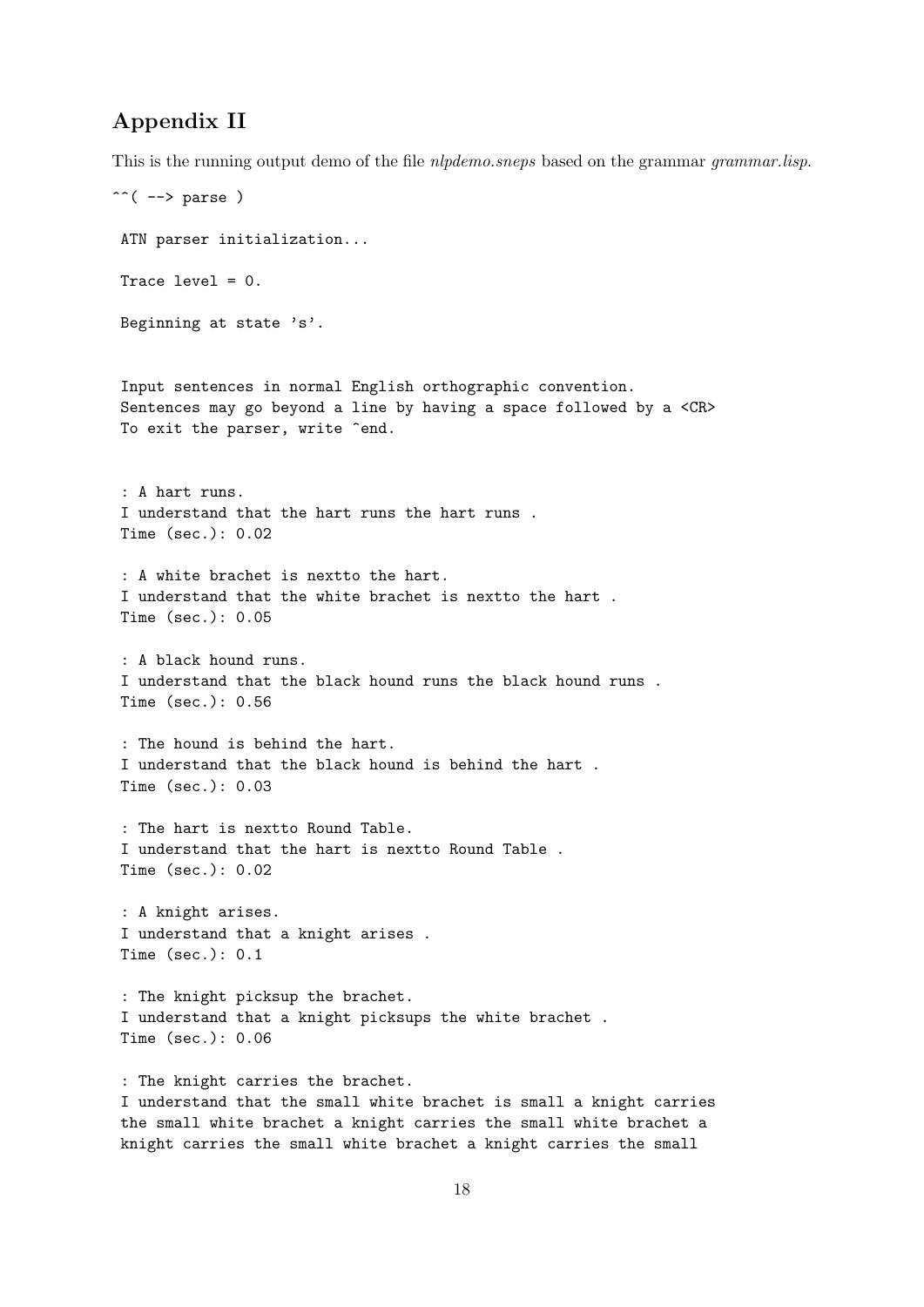white brachet a knight carries the small white brachet phys objs are phys objs carnivores are phys objs dogs are phys objs vertebrates are phys objs animals are phys objs mammals are phys objs quadrupeds are phys objs hounds are phys objs brachets are phys objs . Time (sec.): 0.08 : Sir Tor goes to a pavilion. I understand that Sir Tor goes to the pavilion . Time (sec.): 0.03 : A lady says that the knight takes the brachet. I understand that the lady says that a knight takes the small white brachet . Time (sec.): 0.04 : The lady sleeps in the pavilion. I understand that the lady sleeps in the pavilion . Time (sec.): 0.05 : Sir Tor finds the lady in the pavilion. I understand that Sir Tor finds the lady in the pavilion . Time (sec.): 0.03 : Sir Tor finds the brachet in the pavilion. I understand that Sir Tor finds the small white brachet in the pavilion . Time (sec.): 0.03 : The brachet bays at Sir Tor. I understand that brachets are hounds the small white brachet bays the small white brachet bays at Sir Tor at Sir Tor . Time (sec.): 0.3 : Sir Tor spies the brachet. I understand that Sir Tor spies the small white brachet . Time (sec.): 0.03 : Sir Tor takes the brachet. I understand that Sir Tor takes the small white brachet . Time (sec.): 0.02 : A dwarf says that he knows that Sir Tor seeks the knight. I understand that the dwarf says that the dwarf knows that Sir Tor seeks a knight . Time (sec.): 0.06 : Sir Tor gives the brachet to the dwarf. I understand that Sir Tor gives the small white brachet to the dwarf . Time (sec.): 0.06 : The hart runs into King Arthur's hall.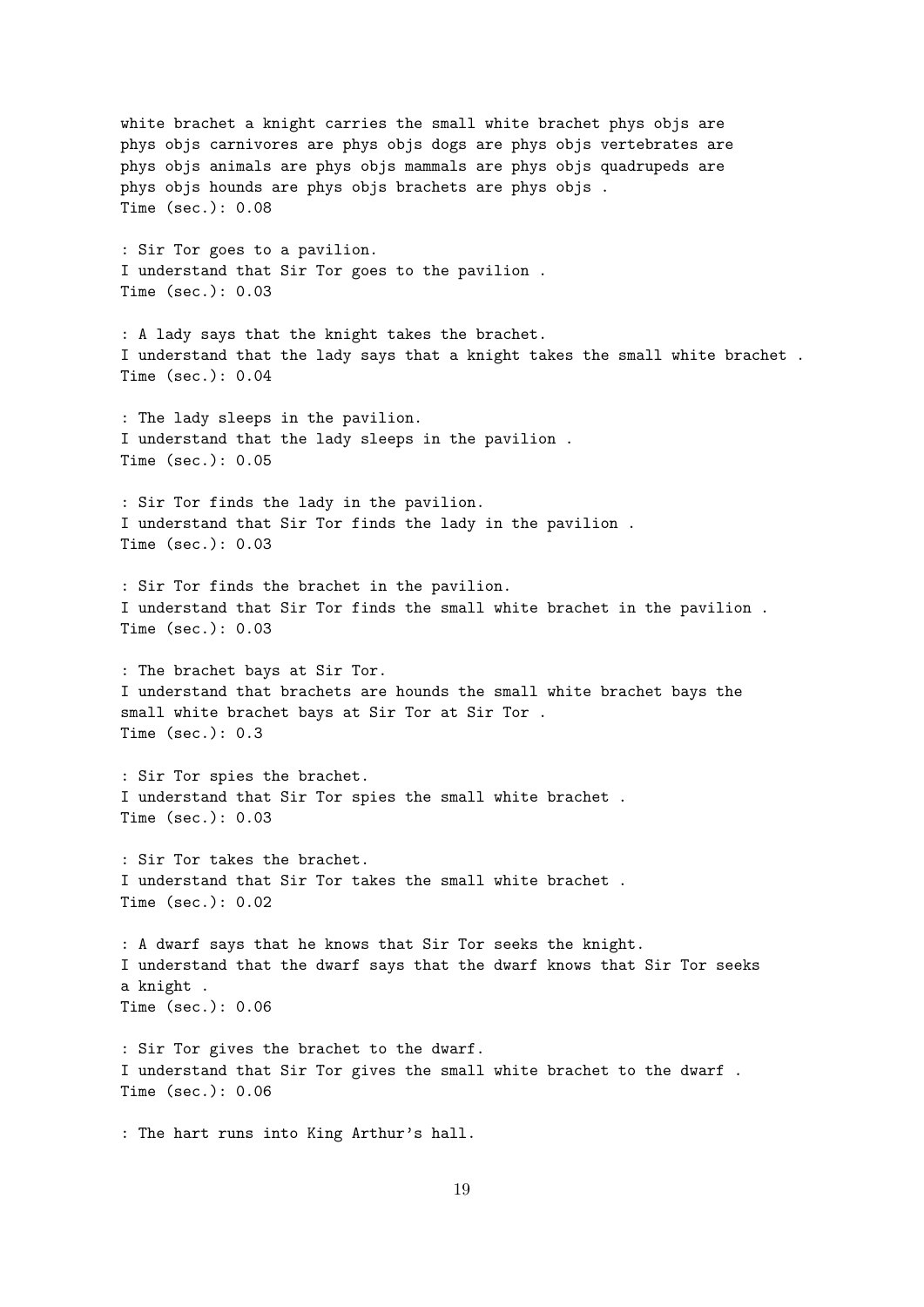I understand that the hart runs into King Arthur's hall into King Arthur's hall into King Arthur's hall . Time (sec.): 0.04 : The brachet bites a hart's buttock. I understand that brachets are animals the small white brachet bites a hart buttock the small white brachet bites a hart buttock . Time (sec.): 0.1 : The knight mounts a horse. I understand that a knight mounts the horse . Time (sec.): 1.01 : The knight rides the horse. I understand that a knight rides the horse . Time (sec.): 0.06 : Sir Tor mounts a horse. I understand that Sir Tor mounts a horse . Time (sec.): 0.69 : The lady says that the brachet belongs to her. I understand that the lady says that the small white brachet belongs to the lady . Time (sec.): 0.04 : The lady says that she wants the brachet. I understand that the lady says that the valuable small white brachet is valuable the lady wants the valuable small white brachet the lady wants the valuable small white brachet . Time (sec.): 0.07 : Merlin says that Sir Gawain must bring the hart to the hall. I understand that Merlin says that Sir Gawain must bring a hart to King Arthur's hall . Time (sec.): 0.1 : Merlin says that Sir Tor must bring the brachet to the hall. I understand that Merlin says that Sir Tor must bring the valuable small white brachet to King Arthur's hall . Time (sec.): 0.06 : An elder says that a white hart comes to a place. I understand that the old elder says that a white hart comes to the place . Time (sec.): 0.81 : The elder says that a hound chases the hart. I understand that the old elder says . Time (sec.): 0.95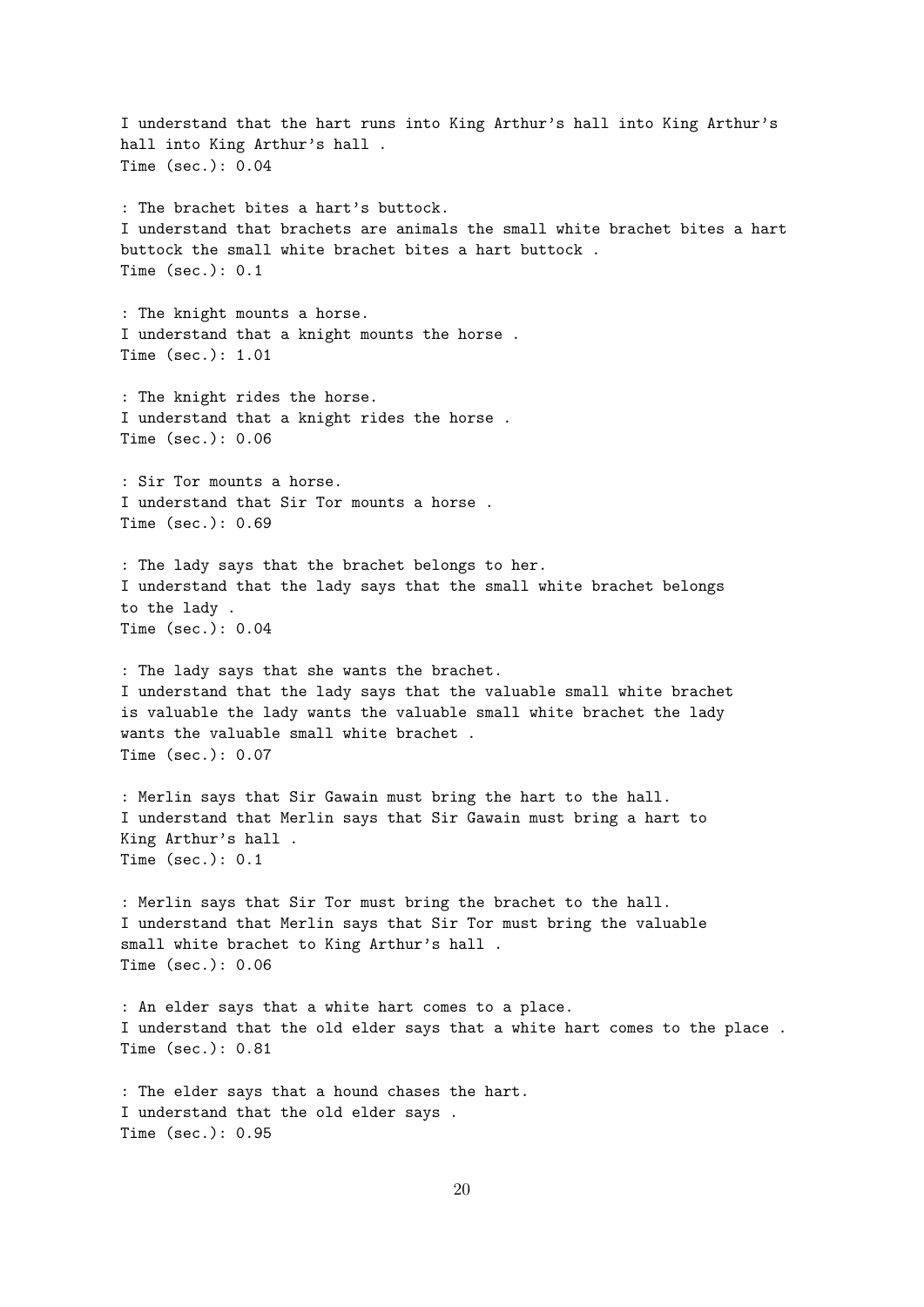```
: The elder says that a white brachet is nextto the hart.
 I understand that the old elder says .
 Time (sec.): 1.16
 :
End of /home/lingrad/petrova3/CSE717/nlpdemo.sneps demonstration.
 : define brachet.
Error: (brachet) cannot be coerced to a string.
  [condition type: type-error]
Restart actions (select using :continue):
 0: Return to Debug Level 1 (an "abort" restart).
 1: Return to Top Level (an "abort" restart).
 2: Abort entirely from this (lisp) process.
```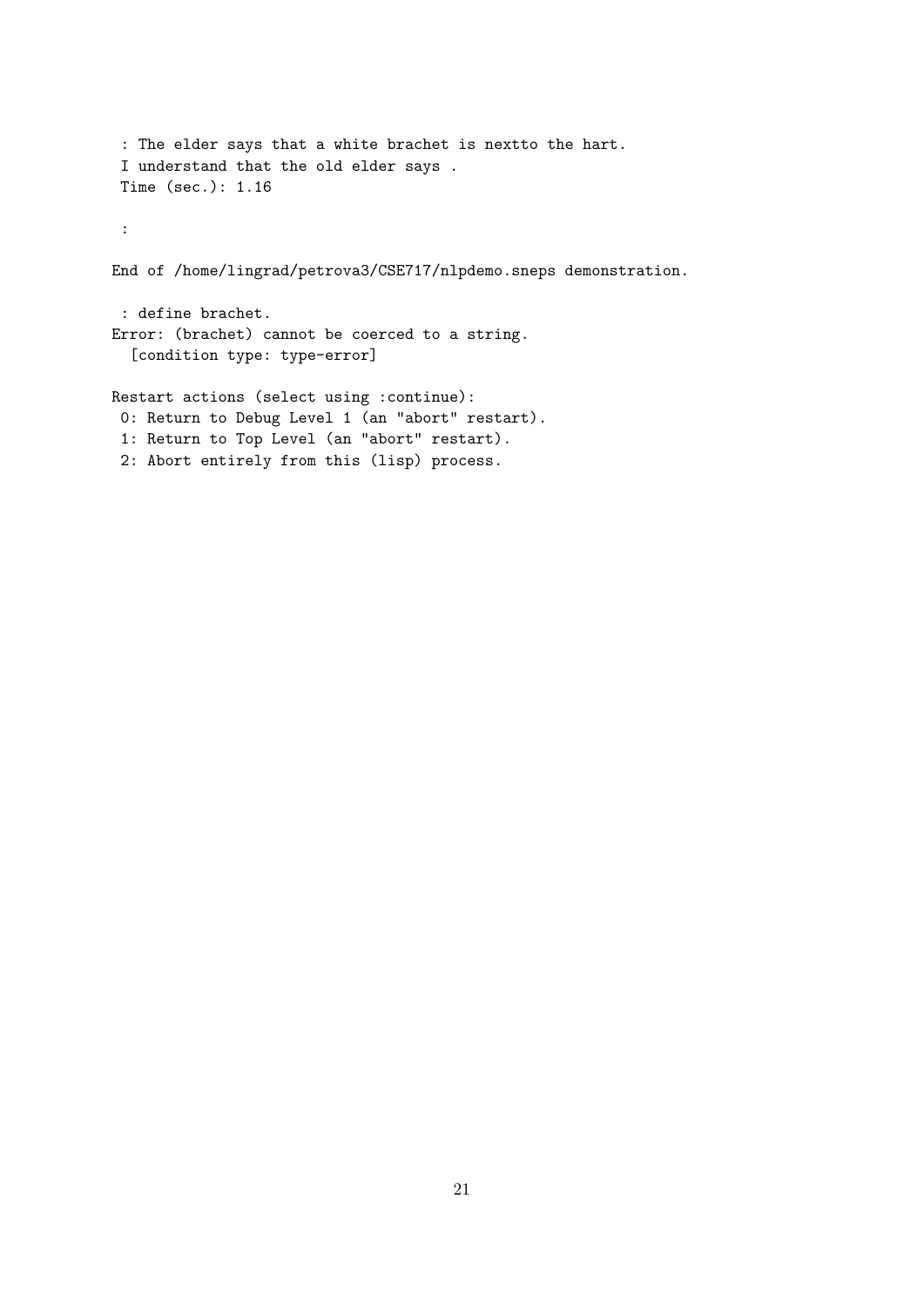## Appendix III

This is the running output demo of the file *demo.sneps* based on the grammar *cq.lisp.* 

```
: Someone is named Philip.
I understand that
(m10! (kn_cat story) (object b2) (propername (m9 (lex Philip))))
Time (sec.): 0.01
 : Someone is named MissWilkinson.
I understand that
(m13! (kn_cat story) (object b3) (propername (m12 (lex
MissWilkinson))))
Time (sec.): 0.01
 : MissWilkinson makes advances towards Philip.
 I understand that m12 makes advances to m9 .
Time (sec.): 0.0
 : MissWilkinson is older than Philip.
I understand that
(m21! (kn_cat story) (object1 b3) (object2 b2) (rel (m20 (lex
older))))
Time (sec.): 0.0
 : ;;;When Philip is with MissWilkinson then Philip is discomforted.
When he is with her then he is discomforted.
 I understand that
(m25! (ant (m22 (object1 b2) (object2 b3) (rel with)))
 (cq (m24 (object b2) (property (m23 (lex discomforted))))))
Time (sec.): 0.01
 : She is importunate.
I understand that
(m27! (kn_cat story) (object b3) (property (m26 (lex importunate))))
Time (sec.): 0.0
* (describe *nodes)
(m27! (kn_cat story) (object b3) (property (m26 (lex importunate))))
(m25! (ant (m22 (object1 b2) (object2 b3) (rel with)))
 (cq (m24 (object b2) (property (m23 (lex discomforted))))))
(m21! (kn_cat story) (object1 b3) (object2 b2) (rel (m20 (lex
older)))) (m17!
```